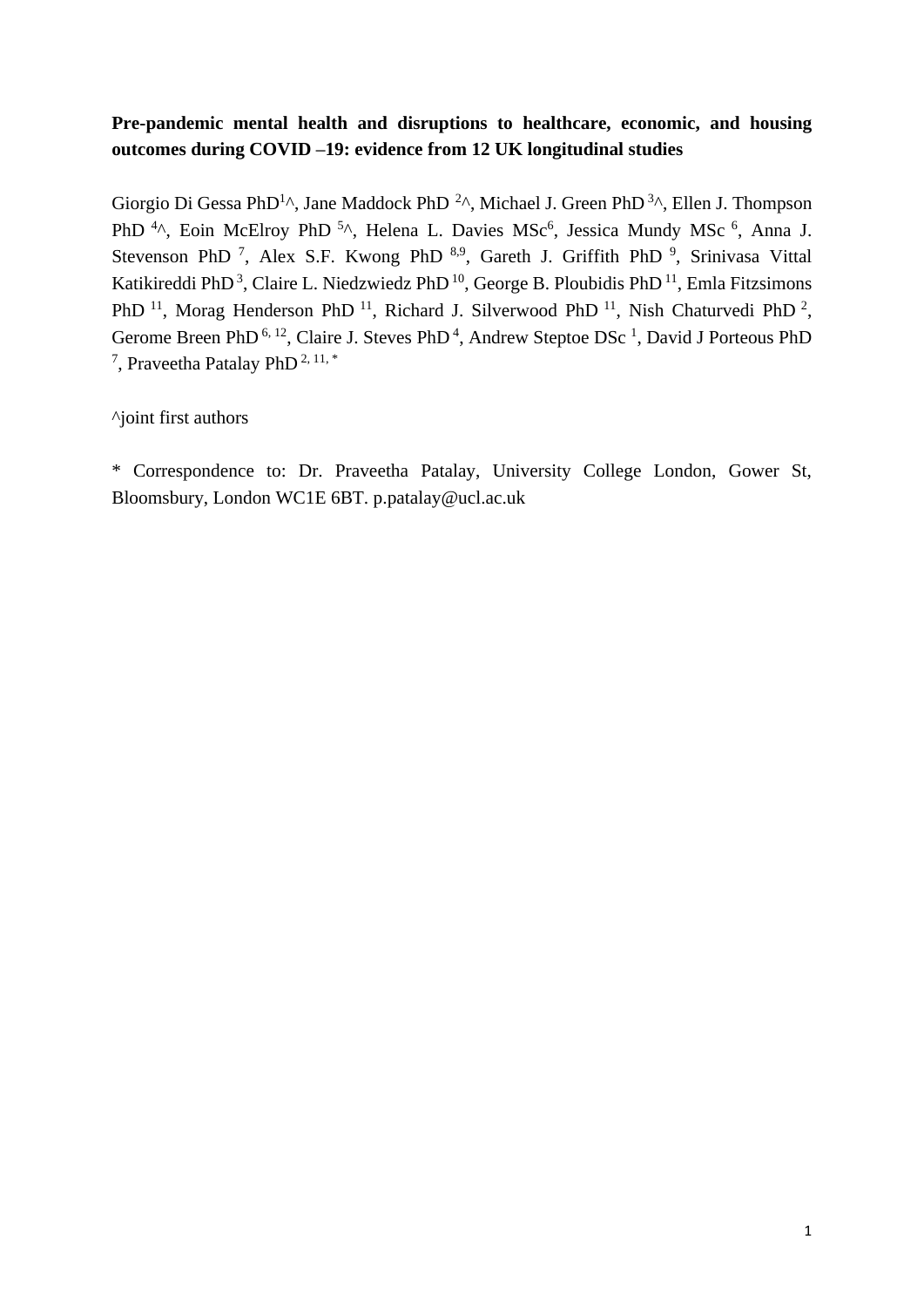## **Abstract**

*Background:* The COVID-19 pandemic and associated virus suppression measures have disrupted lives and livelihoods and people already experiencing mental ill-health may have been especially vulnerable.

*Aim.* To quantify mental health inequalities in disruptions to healthcare, economic activity and housing.

*Method:* 59,482 participants in 12 UK longitudinal adult population studies with data collected prior to and during the COVID-19 pandemic. Within each study we estimated the association between psychological distress assessed pre-pandemic and disruptions since the start of the pandemic to three domains: healthcare (medication access, procedures, or appointments); economic activity (employment, income, or working hours); and housing (change of address or household composition). Meta-analyses were used to pool estimates across studies.

*Results:* Across the analysed datasets, one to two-thirds of participants experienced at least one disruption, with 2.3-33.2% experiencing disruptions in two or more domains. One standard deviation higher pre-pandemic psychological distress was associated with: (i) increased odds of any healthcare disruptions (OR=1.30; [95% CI:1.20–1.40]) with fully adjusted ORs ranging from 1.24  $[1.09-1.41]$  for disruption to procedures and 1.33  $[1.20-1.49]$  for disruptions to prescriptions or medication access; (ii) loss of employment (OR=1.13 [1.06–1.21]) and income  $(OR=1.12 [1.06 -1.19])$  and reductions in working hours/furlough  $(OR=1.05 [1.00 -1.09])$ ; (iii) no associations with housing disruptions (OR=1.00 [0.97–1.03]); and (iv) increased likelihood of experiencing a disruption in at least two domains (OR=1.25 [1.18–1.32]) or in one domain  $(OR=1.11$   $[1.07-1.16]$  relative to no disruption.

*Conclusion:* People experiencing psychological distress pre-pandemic have been more likely to experience healthcare and economic disruptions, and clusters of disruptions across multiple domains during the pandemic. Failing to address these disruptions risks further widening the existing inequalities in mental health.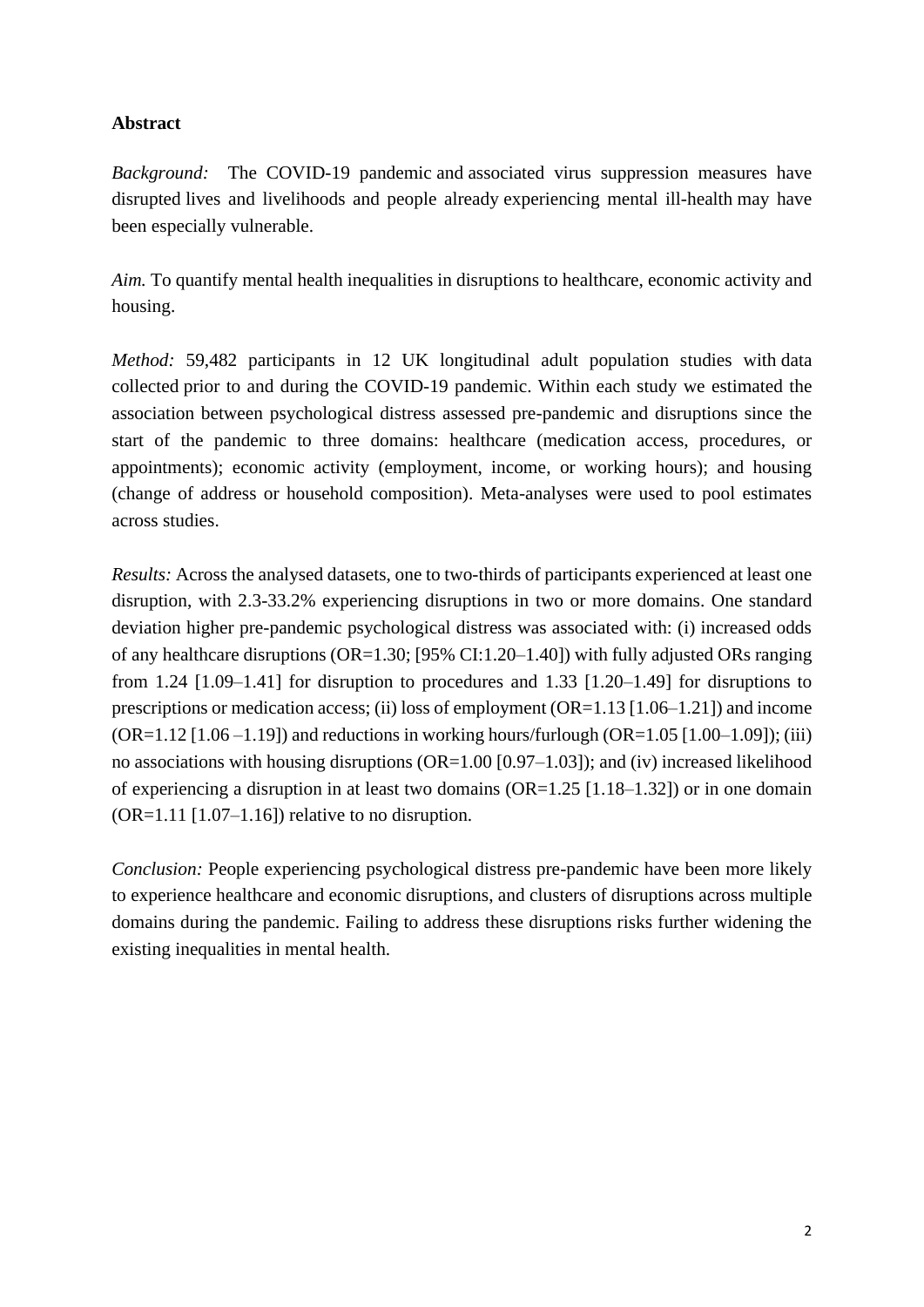## **Introduction**

The COVID-19 pandemic and consequent mitigation measures have led to notable changes to routine healthcare delivery, economic participation, and housing circumstances in many countries. There is extensive evidence that the negative impacts of the pandemic disproportionately affect certain socio-demographic groups (e.g., socio-economically disadvantaged, ethnic minorities, younger generations, and women) (1). However, although poor mental health might be an important indicator of inequity in these outcomes, to date little is known about whether individuals with poor mental health are at particular risk of these disruptions during the pandemic (2, 3).

Mental health conditions like depression and anxiety are widespread in the population with one in six adults estimated to suffer from these conditions at any given time (4). People with prior mental health difficulties have experienced higher risk for COVID-19 related adverse outcomes including greater risk of infection, severe disease, and mortality (5). In addition, these individuals had already experienced greater risk of social and health inequalities prior to the pandemic (6, 7). Moreover, recent evidence suggests they are less likely to be vaccinated, further increasing the risk of infection-related adverse outcomes for this group (8). There has been less attention paid to whether non-infection related outcomes of the pandemic - such as healthcare, economic, and housing disruptions – have been differentially experienced by those with poor mental health. Evidence from previous disruptive events, such as economic recessions, highlights greater negative consequences for those with poor mental health (9).

This study investigates the extent to which pre-pandemic psychological distress (symptoms of anxiety and depression) was associated with experiences of healthcare, economic, and housing disruptions in the UK during the COVID-19 pandemic. We examine whether this association differs between socio-demographic groups based on sex, age, ethnicity, and socio-economic position. We also examine the prevalence of, and associations with disruptions across multiple domains, as people who face adverse disruptions in multiple domains are likely to have poorer longer-term outcomes. We use data from over 59,000 participants across 12 UK populationbased longitudinal studies with rich pre-pandemic socio-demographic and health measures as well as detailed information about disruptions during the pandemic.

#### **Methods**

#### *Design*

The UK National Core Studies – Longitudinal Health and Wellbeing initiative aims to coordinate primary analyses across multiple UK longitudinal population-based studies (https://www.ucl.ac.uk/drupal/site\_covid-19-longitudinal-health-wellbeing/). Even with the same research question and data source, research has highlighted that results can vary due to methodological heterogeneity and researcher decisions (10). In this programme of work, by conducting analyses in a co-ordinated manner across different datasets, we minimise such biases and maximise comparability, while appropriately accounting for the study design and characteristics of individual datasets. Synthesis of findings across studies allows pooling of evidence across a larger sample size, including subgroup analyses by age and other sociodemographic groups (e.g., sex, ethnicity).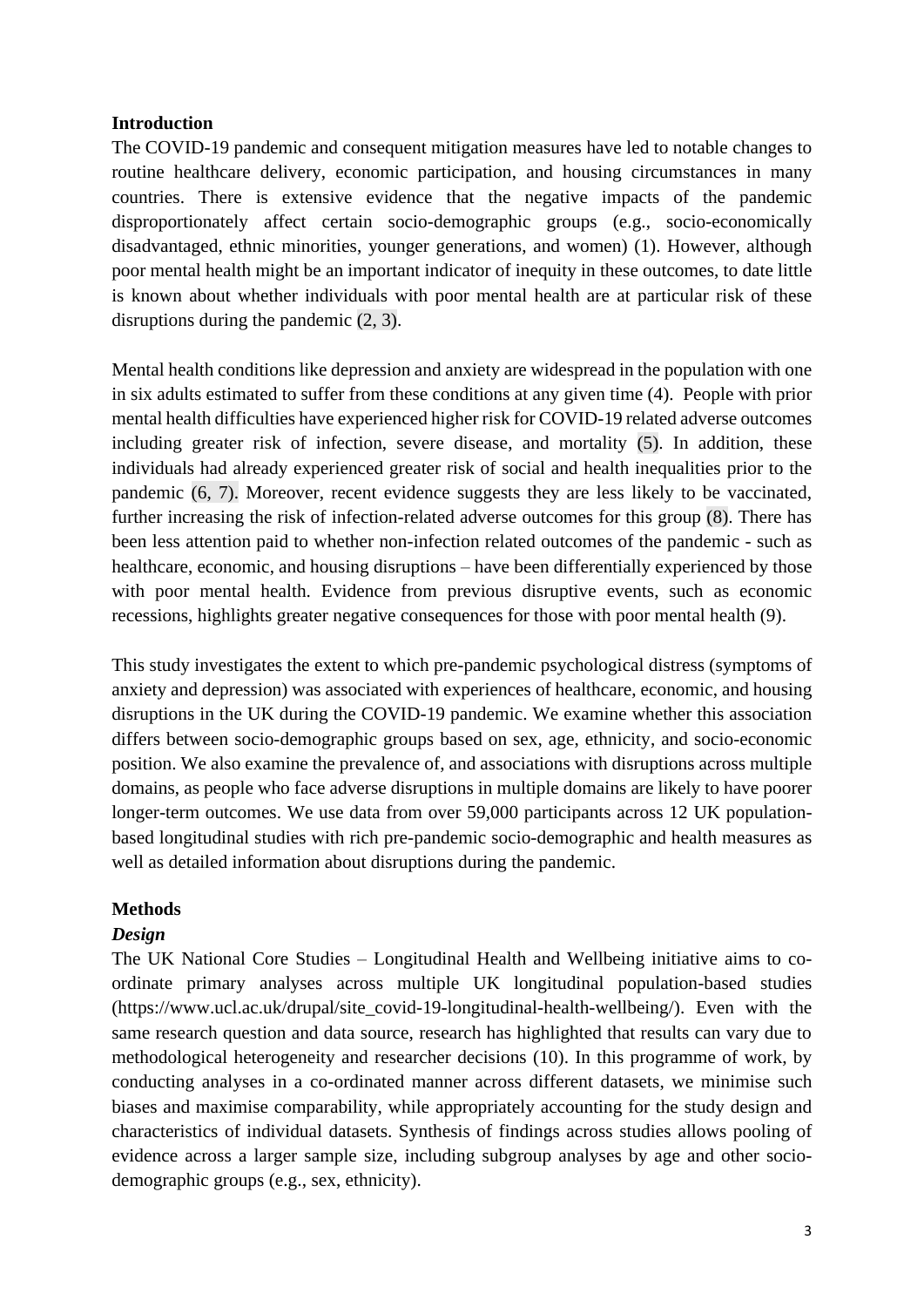## *Participants*

Data were drawn from 12 UK population studies which conducted surveys both before and during the COVID-19 pandemic. Details of the design, sample frames, current age range, timing of the most recent pre-pandemic and COVID-19 surveys, response rates, and analytical sample size are available in Table 1. Demographic and socio-economic characteristics of each analytical sample are presented in Table S1.

Six of these were age homogenous birth cohorts (all individuals similar age): the Millennium Cohort Study (MCS; 11); the Avon Longitudinal Study of Parents and Children (ALSPAC G1; 12); Next Steps (NS, formerly known as the Longitudinal Study of Young People in England; 13); the 1970 British Cohort Study (BCS; 14), the National Child Development Study (NCDS; 15); and the National Survey of Health and Development (NSHD; 16).

Six studies covered a range of ages. These age heterogenous studies were: Understanding Society (USoc; 17); the English Longitudinal Study of Ageing (ELSA; 18); Generation Scotland: the Scottish Family Health Study (GS; 19, 20); the UK Adult Twin Registry (TWINS; 21); the Genetic Links to Anxiety and Depression study (GLAD; 22), which is a cohort of those with experience of anxiety and/or depression; and the parents of the ALSPAC-G1 cohort (ALSPAC-G0)(23).

Analytical samples included those who had a measure of psychological distress in a recent prepandemic survey, had information available for at least one outcome in a COVID-19 survey, and had valid data on a minimum set of covariates (sex, ethnicity, socio-economic position, and age). Each study was weighted to be representative of its target population, accounting for sampling design, attrition up to the most recent pre-pandemic survey, and differential nonresponse to the COVID-19 surveys (24-26).

Ethics statements for each included study are detailed in supplementary file 2.

## *Measures*

Below we describe the overall approach to measuring each variable in the analysis. Full details of the questions and coding used within each cohort are available in supplementary file 1.

## *Exposure: Pre-pandemic psychological distress*

All studies measured psychological distress in the most recent pre-pandemic survey using validated continuous scales. These included GHQ-12 in NS and USOC; GHQ-28 for NSHD and GS; Malaise Inventory in NCDS and BCS70; K-6 in MCS; and CES-D in ELSA. Table S2 presents details of the measure in each study, including when last collected, its distribution (mean, range, and standard deviation), and the percentage with high psychological distress in each study. Pre-pandemic measures of distress had been taken some years prior to the pandemic (median 3.3 years; interquartile range: 1.9-6.5 years). Each scale was transformed into standard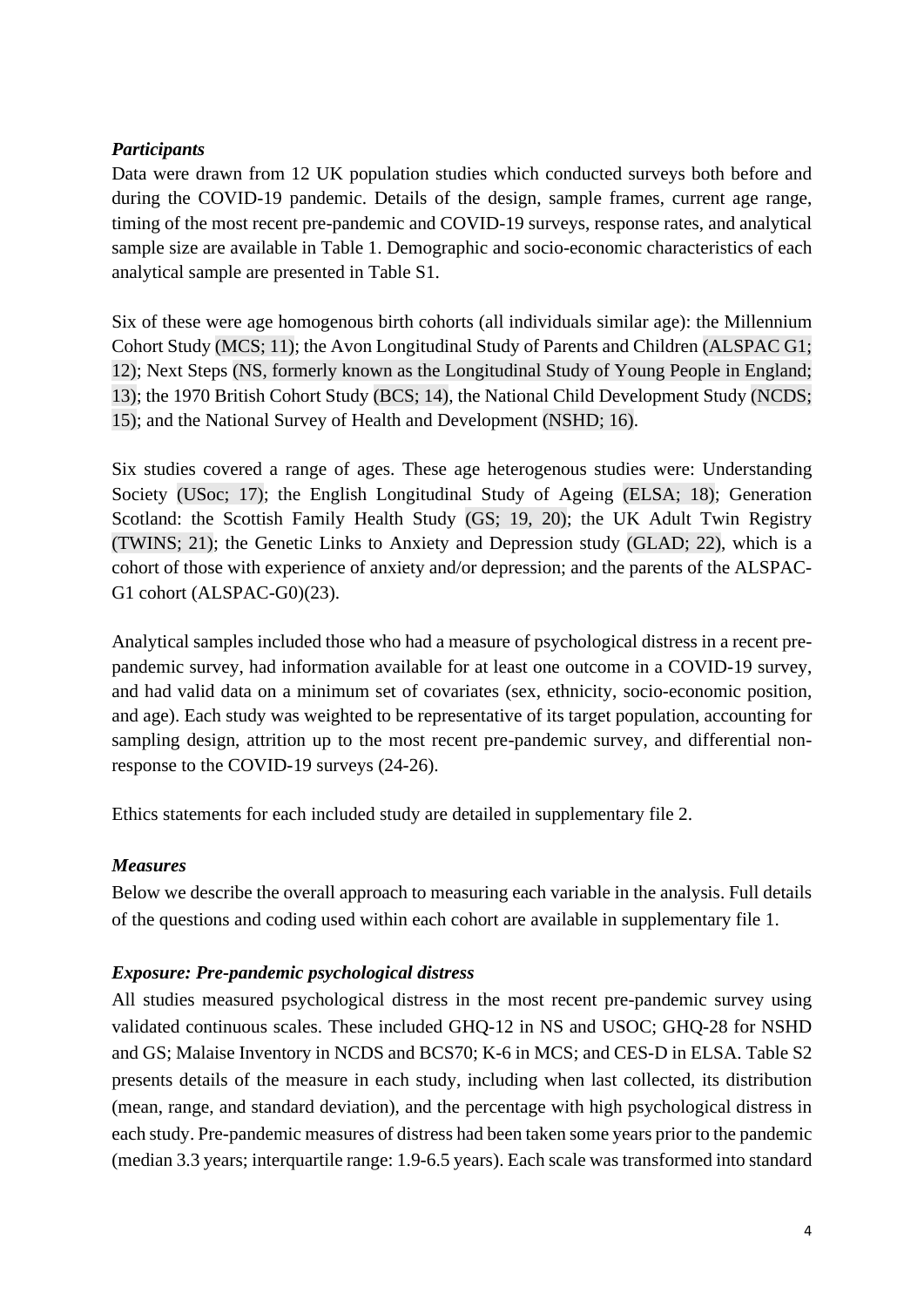deviation units (z-scores) within each cohort, and we conducted additional analyses using dichotomous variables based on established cut-offs for each measure.

#### *Outcomes*

Outcomes were disruptions separated into three broad domains: healthcare, economic, and housing. For healthcare, we assessed any reported disruptions to: prescriptions or medication access; procedures or surgery; and appointments (e.g., with a GP or outpatient services). Any deviation from planned/existing treatment was coded as a disruption, regardless of the reason for the disruption. In the economic domain we assessed disruptions to: usual economic activity (i.e., education/training, occupations); job loss; loss of income; or any changes in working hours, including furlough. Housing disruptions included: any loss of housing or change of address; and any changes in household composition (i.e., who the participant lives with). We generated variables indicating any disruption within each domain, and the number of domains in which disruptions had occurred: no disruptions, disruption in one domain, or disruptions in two or more domains. Where multiple survey waves had been conducted during the pandemic, we produced a single variable indicating any relevant disruption reported up to and including the most recent survey. Most studies had at least seven months of follow-up after the start of the pandemic in March 2020 (see Table 1 for details).

## *Other variables*

All covariates were based on pre-pandemic assessments. We explored subgroup differences by sex (female, male), ethnicity (White, non-White ethnic minority; in cohorts where possible), socio-economic position measured by highest education level (degree, no-degree) and age (16- 24; 25-34; 35-44; 45-54; 55-64; 65-74; 75+). Age homogeneous cohorts were included in their corresponding age band.

The following covariates were included where relevant and available within each study: UK nation (i.e., England, Scotland, Wales, or Northern Ireland); partnership status (single or couple); presence of children in the household; housing tenure (owned/mortgage or rented/other); own occupational class (or parental occupational class for younger cohorts; four categories: managerial/professional; intermediate; routine; or never worked/not available/longterm non-employed); prior chronic conditions or illness (yes or no); and an indicator of physical disability (yes or no).

## **Analysis**

Within each study, the association between each binary disruption outcome and standardised pre-pandemic psychological distress was examined using logistic regression models. In order to examine whether poor mental health is associated with disruptions above and beyond wellknown socio-demographic and health characteristics, in multivariable analyses we controlled for a range of factors. Following unadjusted associations, first we adjusted for a common set of covariates across all studies, including, where relevant: age, sex, ethnicity, education, and UK nation (adjustment 1). Second, we further accounted for relevant prior health and other relevant confounders such as partnership status, presence of children, housing tenure,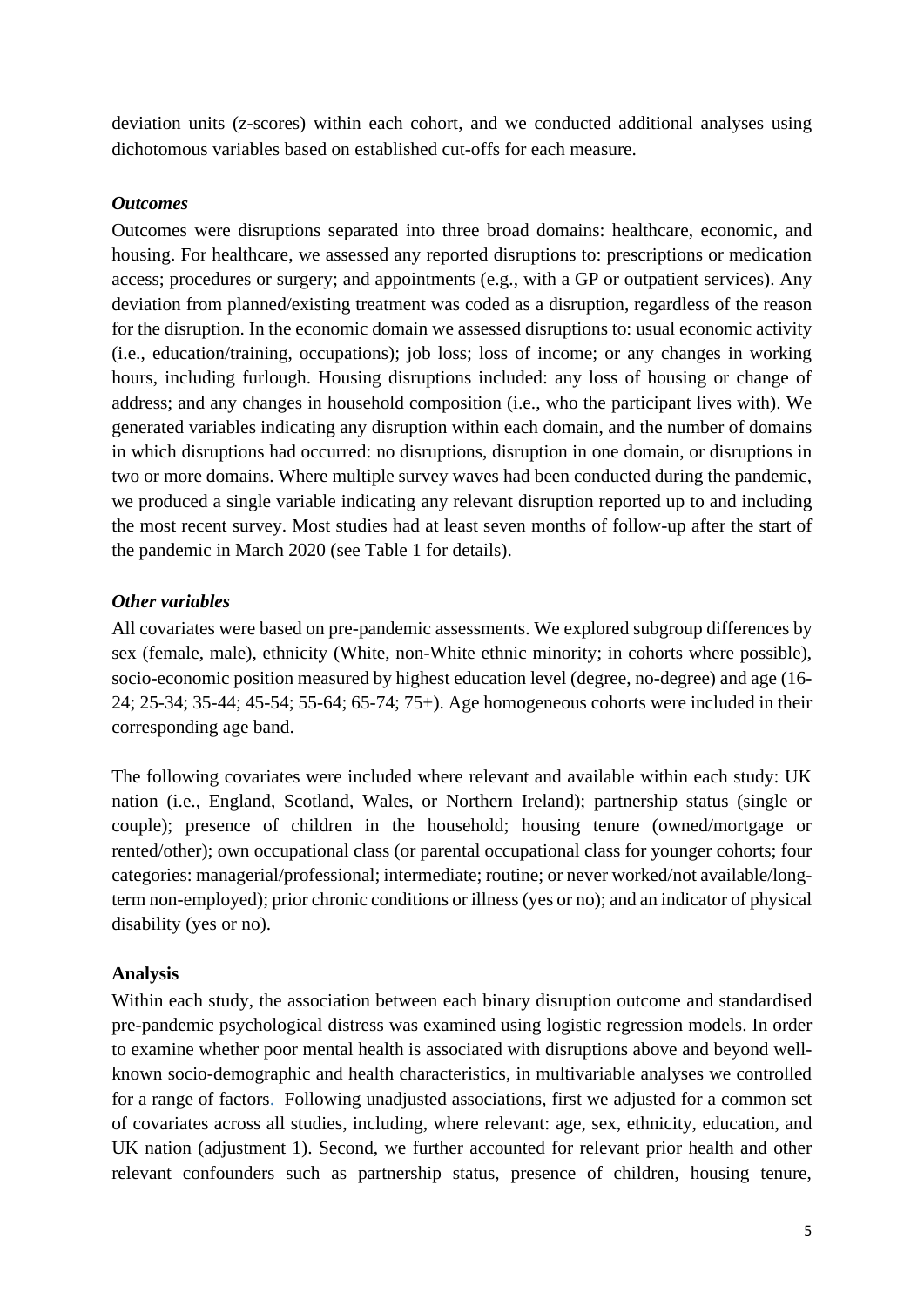occupational class, prior chronic conditions, and physical disability (adjustment 2). For this additional adjustment, variables were created to be as comparable as possible across studies while being suitable for cohort-specific characteristic. Sub-group differences were explored with stratified regressions predicting any disruption in each domain, and the minimal adjustment set (for optimal comparability across studies). Details of all these measures and how they were assessed in each study are presented in supplementary file 1. As an additional sensitivity analysis, the non-stratified models predicting any disruption in each domain were repeated using established categorical cut-offs (reflecting high psychological distress symptoms) as the exposure. Details of the measure-specific cut-off points used are available in Supplementary File 2.

Results from each study were then pooled for each outcome across the studies overall and then stratified by sex, education level, ethnicity, and age. We used a random effects meta-analysis with restricted maximum likelihood. We report heterogeneity using the  $I^2$  statistic (27). We used random effects meta-regression to investigate whether the between-study heterogeneity could be explained by the time since pre-pandemic mental health measure categorised as:  $\leq 2$ years; 2-5 years; 5-7 years; and 7+ years. Meta-analyses were conducted in Stata 16 (28).

## **Results**

#### *Descriptive Statistics*

Between 7% (TWINS) and 24% (NS) of participants from the population-based cohorts and 54% of participants in GLAD (reflecting their recruitment of those with mental health difficulties) reported high psychological distress prior to the pandemic. As expected, the prevalence of psychological distress was generally higher among women, those without a degree, and younger age groups (see supplementary Tables S3-S4 for full percentages of individuals classified as having high psychological distress, stratified by socio-demographic characteristics). Table 2 shows the percentage of respondents who reported disruptions: this ranged from <10% (MCS, GLAD and TWINSUK) to 37% (ELSA) for healthcare; from 10% (NSHD) to 51% (USOC) for the economic domain; and from 2% (NSHD) to 36% (MCS) for housing. Between 28% (NSHD) and 77% (USOC) of study participants experienced at least one of these disruptions during the pandemic (see supplementary Table S5 for the percent prevalence of any healthcare, economic, and housing disruptions during the pandemic by sex, ethnicity, education level, and age-group).

#### *Pre-pandemic psychological distress and disruptions during the pandemic*

The associations between standardised psychological distress and each outcome are illustrated in Figure 1. Table 3 shows the meta-analysed estimates for each outcome from the unadjusted, adjustment 1, and adjustment 2 models, and the heterogeneity in estimates (details of coefficients from each cohort and their weight in the meta-analysis for each outcome are available in supplementary file 3). Heterogeneity was lower in meta-analyses with greater adjustment and ranged from 0% to 66·8% across the different outcomes examined for the fully adjusted estimates.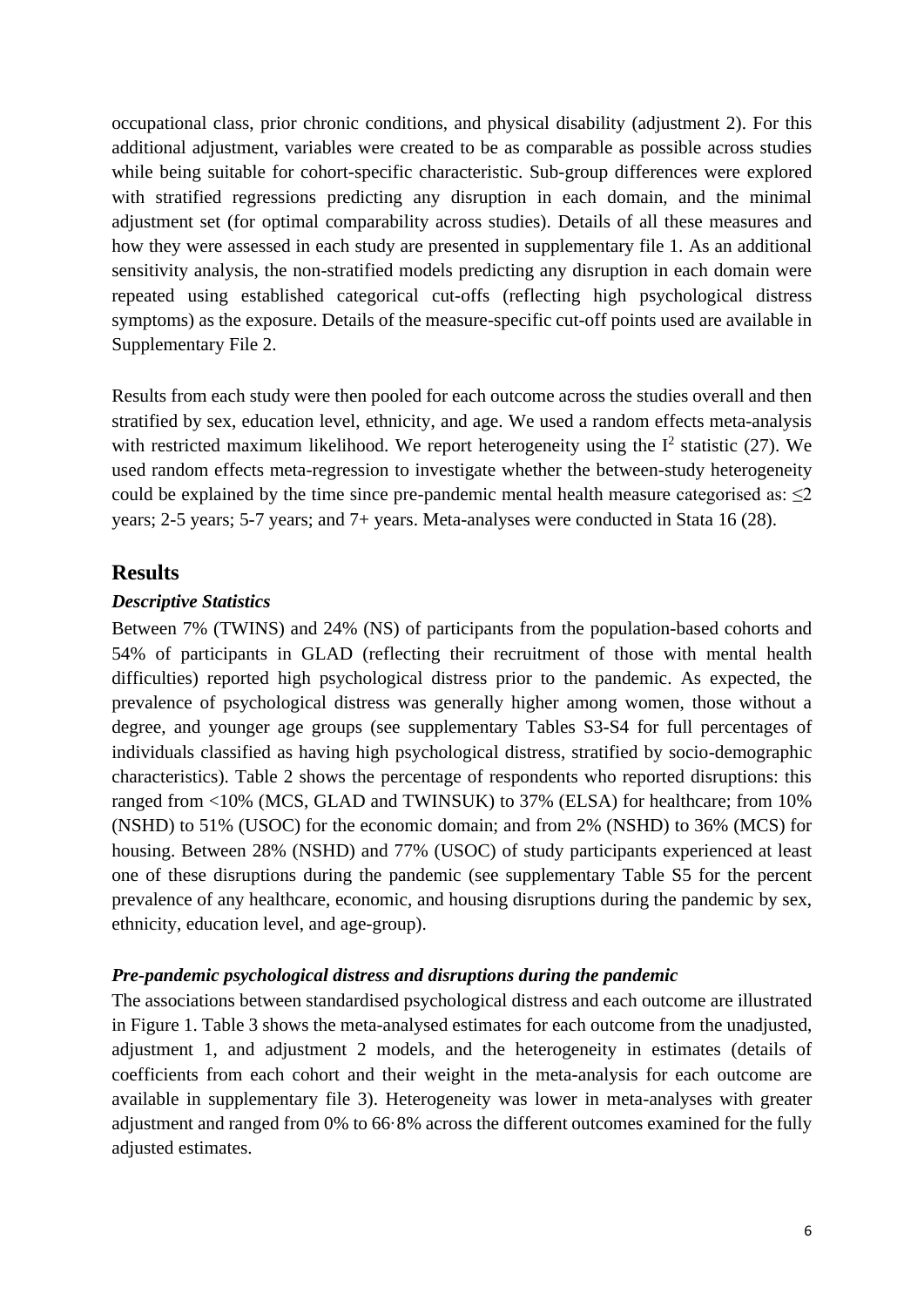In the fully adjusted models, one standard deviation higher psychological distress was associated with increased odds of any healthcare disruptions (OR 1·30 [95% CI: 1·20-1·40]) with ORs ranging from 1.24 to 1.33 for the different healthcare outcomes examined. ORs for each study were consistently >1 for all outcomes with a few exceptions, however, a substantial range was observed. For instance, ORs were between 1·03 and 1·53 for any healthcare disruption for the population representative cohorts, but higher (OR=2.18) in GLAD, which is a convenience sample with a higher proportion of participants with prior mental health difficulties.

For economic disruptions overall, one standard deviation higher psychological distress was associated with a higher likelihood of experiencing any economic disruption (OR=1·11 [95% CI:  $1.05-1.16$ ]), with associations found for loss of employment (OR=  $1.13$  [95% CI:  $1.06-$ 1.21]) and income  $(OR=1.12$  [95% CI: 1.06-1.19]), and a smaller effect for reductions in working hours or furlough (OR=  $1.05$  [95% CI:  $1.00 - 1.09$ ]). Some differences in study-level estimates were observed here, which likely reflect differences in study members' ages. For instance, there were no observed associations with employment loss in older studies such as ELSA and NSHD, perhaps reflecting the lower proportions working post retirement age and the likelihood of those with good mental health being in this group.

There was no consistent evidence that prior psychological distress was associated with housing disruptions (OR=  $1.01$  [95% CI: 0.97, 1.05]).

1SD greater psychological distress prior to the pandemic was associated with an increased likelihood of experiencing disruption in at least two domains (RRR=1·25; [95% CI: 1·18, 1·32]) or in one domain (RRR=1·11; [95% CI: 1·07, 1·16]) relative to experiencing no disruption (Figure 2).

Results from the meta-regression suggest that time since the pre-pandemic mental health measure does not explain the between-study heterogeneity (Supplementary Table S6).

## *Stratified analyses*

We explored subgroup differences in the associations between prior mental health and overall disruptions and found no evidence that associations differed by sex, education level, age, or ethnicity (see Supplementary Table S7).

#### *High psychological distress (binary indicator of caseness) as exposure*

We conducted an additional analysis using a binary indicator of pre-pandemic high psychological distress. This was based on measure-specific cut-off scores which indicate clinical levels of distress (see results in supplementary file 3). Overall, findings were similar to those seen with continuous measures, with the largest associations seen for healthcare disruptions followed by economic disruptions and no associations for housing disruptions. However, owing to the different distribution and meaning of the dichotomised exposure, the observed effect sizes vary. For instance, based on this binary exposure, high psychological distress was associated with an increased likelihood of experiencing disruptions in at least two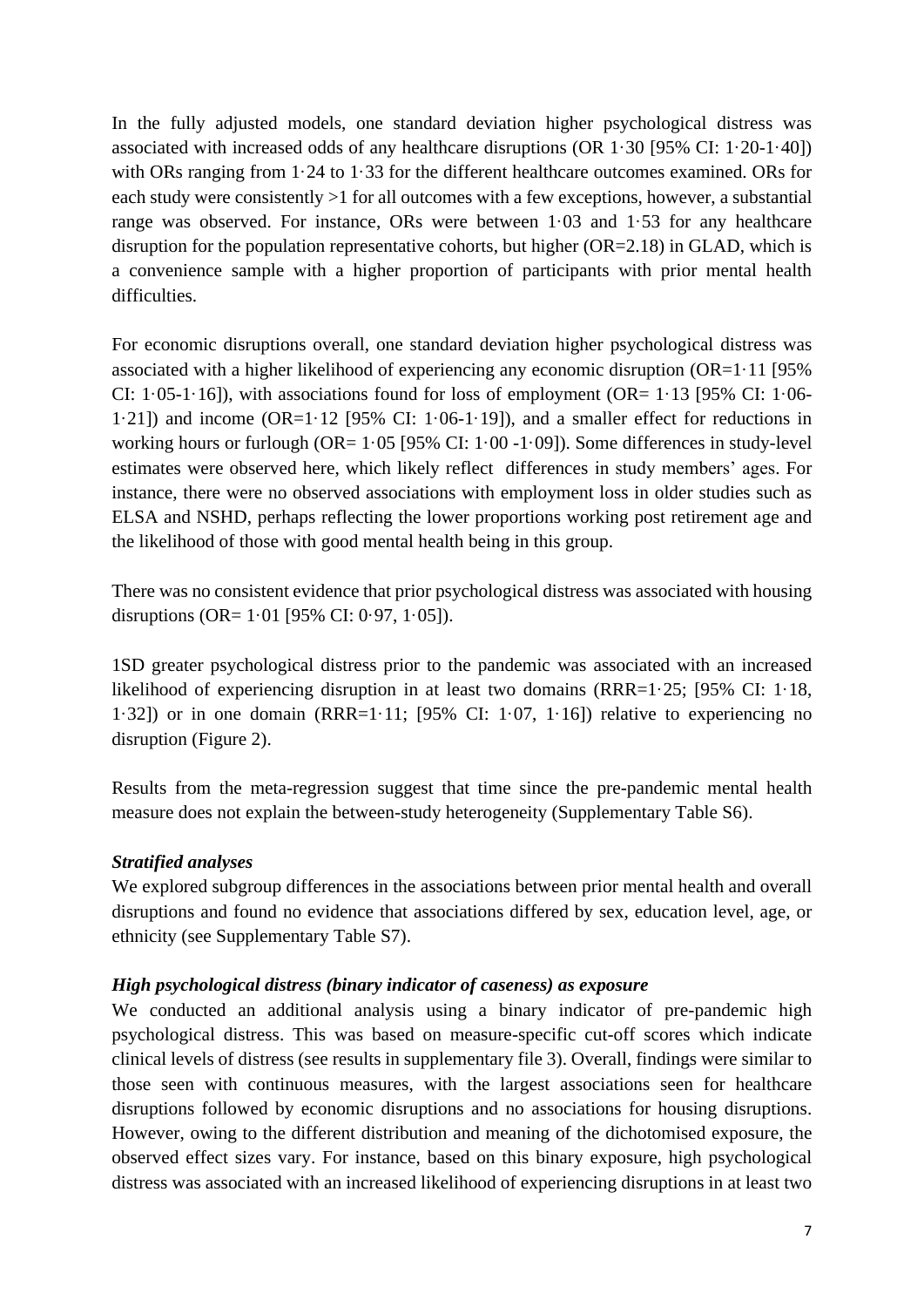domains OR  $1.46$  (1.28, 1.67) compared to OR  $1.18$  (1.04, 1.33) in one domain relative to experiencing no disruption.

## **Discussion**

In our co-ordinated analysis of data from 12 UK-based longitudinal cohort studies, we found people with poor pre-pandemic mental health have experienced greater disruption to their lives across multiple domains during the COVID-19 pandemic. More specifically, (i) prior mental health difficulties were associated with greater likelihood of all examined healthcare disruptions (24-33% greater odds), economic disruptions (5-13% greater odds), and not associated with housing disruptions, (ii) the impact of prior mental health on these outcomes was not different by sex, education, age, or ethnicity, though pre-pandemic psychological distress was generally more common among women, younger generations, ethnic minorities, and those with fewer qualifications, and (iii) greater prior mental health difficulties were associated with greater likelihood of disruptions in multiple domains with 11% greater odds of disruption in one domain, and 25% greater odds of disruptions in two or three domains.

Healthcare disruptions have been widespread in the UK with numbers of treatments for non-COVID-19 illness dropping by millions compared to previous years (29). There has been a substantial decrease in the number of people attending A&E services (30), and reports of difficulties and delays accessing medication (31, 32). Reporting of healthcare disruptions ranged from under 10% to 37% across the included studies; this wide range may reflect both true gradients by age, and differences in sampling and assessment measures used (33). Disruptions associated with prior psychological distress included around a 24% greater odds of missed appointments and procedures and 33% greater odds of interruptions to prescriptions or medication access. Information on reasons for disruptions to healthcare access was not consistently available across studies, and could include: attempts to protect the NHS, patients or providers cancelling appointments, individuals being unable to rebook appointments, or being faced with complexities in the requirements for rebooking appointments or changing healthcare needs. Disruptions to healthcare are problematic both due to their potential longerterm adverse impacts on health outcomes and potential stress involved. Socio-demographic inequalities in healthcare access during the pandemic have been recorded across different data sources. Women, ethnic minorities, and those living in more deprived areas were more likely to experience healthcare disruptions (34, 35) and prior mental health might help explain some of these observed socio-demographic inequalities. Furthermore, since women, ethnic minorities, and those with lower levels of education were more likely to have experienced psychological distress before the pandemic, these mental health related disruptions to healthcare may also widen pre-pandemic social inequalities in health.

The pandemic has also impacted economic activity, with large numbers of people losing jobs, being put on furlough, and experiencing drops in household incomes (36, 37). Around 20-60% of individuals in working age cohorts reported disruptions to economic activity. As expected, this was lower in retired cohorts (e.g., 10% in the NSHD cohort who are now 75 years old). 1 SD of greater pre-pandemic psychological distress increased the likelihood of disruption by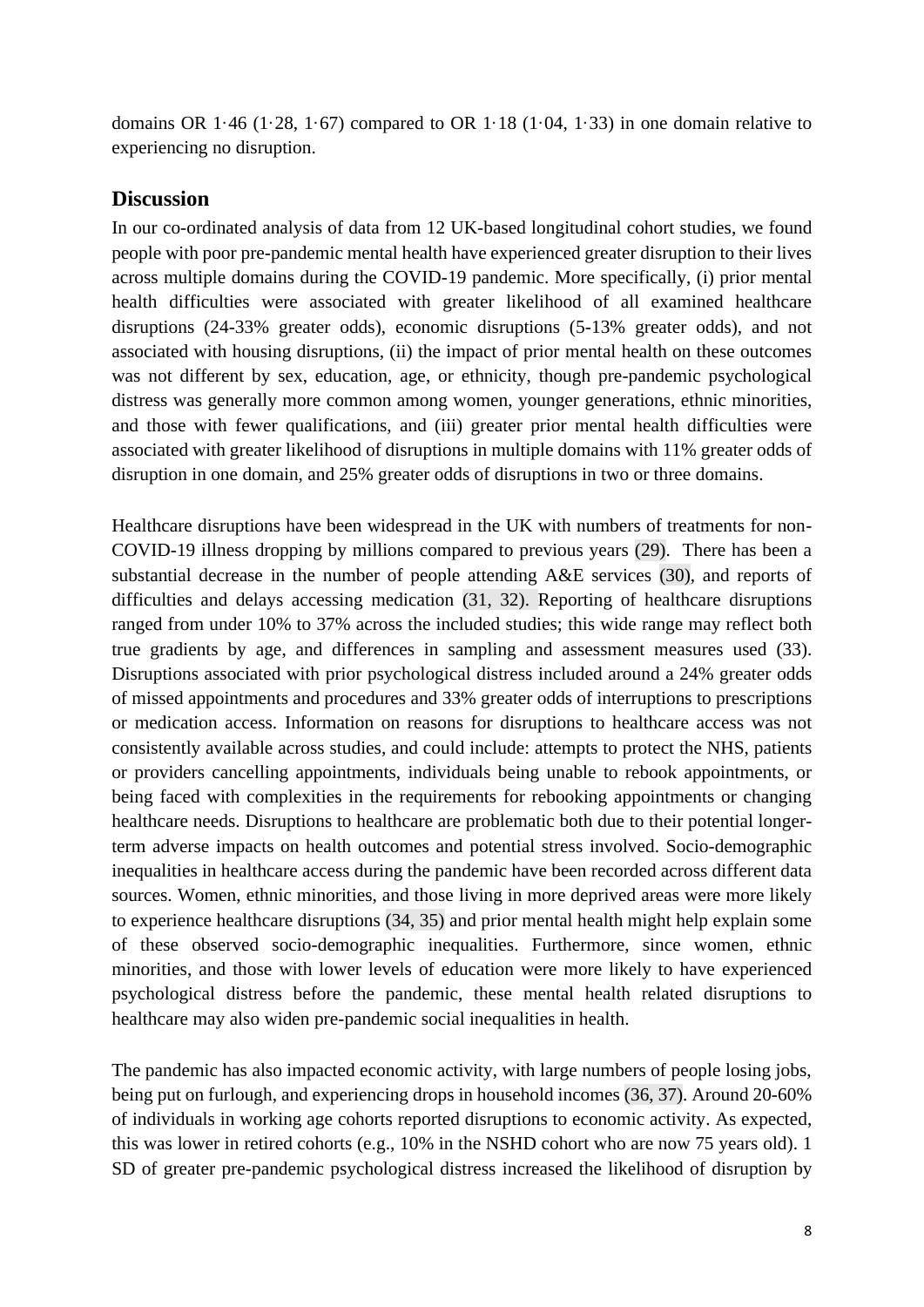10% to main economic activity, 13% to loss of employment, 12% to loss of income and 5% reductions in working hours or furlough. We did not examine potential positive economic outcomes such as starting a new business or increases in income or working hours. It is possible that there are differences in the ability of those with mental health difficulties to have economically benefitted or coped with additional or changed work demands during the pandemic. Younger workers, ethnic minorities, and females have been more likely to be in disrupted sectors and become unemployed or furloughed (38). Younger workers have been more likely to lose their jobs and report drops in income than older workers, reflecting their already more precarious labour market situation (37). However, the associations between prior mental health and poorer economic outcomes were not different across age and other sociodemographic groups. Again, given the socio-demographic inequalities in pre-pandemic mental health, this highlights how the pandemic may widen existing mental health and sociodemographic inequalities.

With overcrowded housing increasing risk of COVID-19 transmission, disparities in housing disruption are likely to have impacts on risk of COVID-19 infection and other poor health and economic outcomes (39). Although there have been reported changes in individuals' housing situations during the pandemic, with evidence of younger people moving themselves, and older adults having people move into their households (40), we find no associations in the risk of housing disruptions with prior mental health in this study. This finding might reflect policies that were designed to minimise home loss during the pandemic and these outcomes should be monitored in the medium and longer-term as consequences of the economic and health disruptions are realised and protective policies are lifted. It is also plausible that participants who experienced adverse housing disruptions (e.g., homelessness) were less likely to participate in the COVID-19 surveys and might not be represented in these findings.

Across the included cohorts, around 25-45% of individuals reported at least one kind of disruption, with a further 2-30% across cohorts experiencing two out of three, and a smaller proportion (0.2-6.5%) experiencing all three. The heightened risk for clusters of disruptions for those with psychological distress may be largely due to the increased risk of disruptions to healthcare, economic activity and income, as that combined with no difference in risk for housing disruptions will still mean clusters of disruptions are more likely. Furthermore, adverse outcomes may cluster, for example, with housing disruption resulting from employment loss, or those with poor mental health being more likely to experience healthcare disruptions as a result of moving home and general practice (40). Multiple adverse disruptions are also potentially stressful and more predictive of poorer prognosis longer-term (41). We found that those with prior mental distress were more likely to suffer multiple disruptions, highlighting the need for inter-agency working in supporting those with mental ill-health.

#### **Strengths and Limitations**

The analysis of multiple longitudinal cohorts with rich pre-COVID-19 information is an important strength of this study. Although many COVID-era online studies are available, the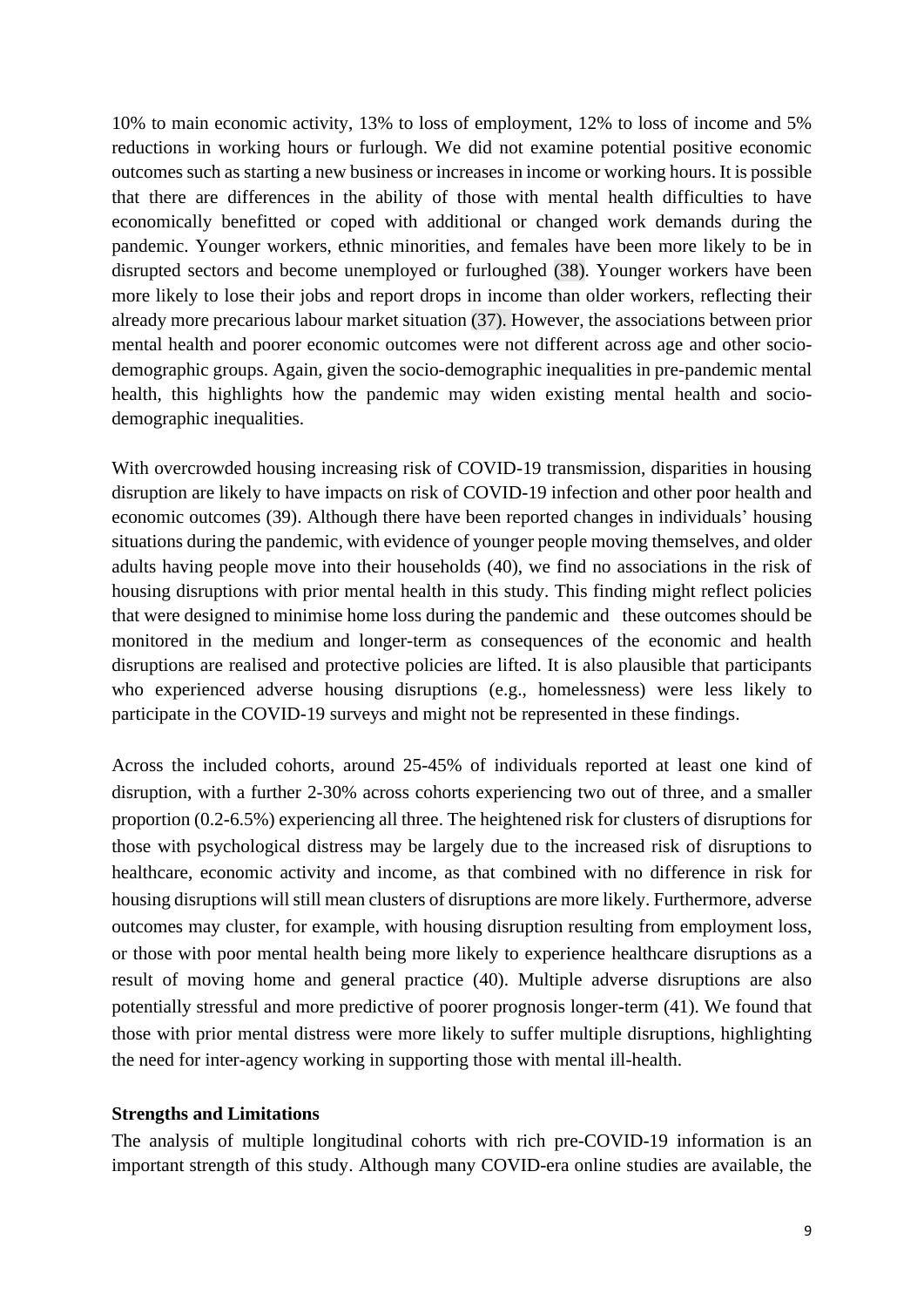lack of pre-pandemic information makes it difficult to untangle the directions of associations between mental health and other outcomes. However, in the current study information on prepandemic healthcare use and disruptions were not consistently available across studies, so observed associations between pre-pandemic psychological distress and healthcare disruption may reflect being more likely to have healthcare needs to disrupt. This study is also strengthened by co-ordinated primary analysis in multiple longitudinal studies with differing study designs, different target populations, and varying selection and attrition processes. Heterogeneity in our meta-analysed estimates were often reduced when considering models with a greater number of possible confounders, highlighting the importance of adjusting for relevant pre-pandemic characteristics as appropriate for different generations and cohorts.

Differences between studies in a range of factors including measurement of mental health and outcomes, timing of surveys, design, response rates, and differential selection into the COVID-19 sweeps are potentially responsible for heterogeneity in estimates. However, despite this heterogeneity in the magnitude of estimates, the key findings were fairly consistent with regards to the direction of association across most studies. The differences might also be positively construed as allowing for replication and triangulation of findings that are robust to these intrinsic differences between studies. Furthermore, this heterogeneity can be informative, for example, by virtue of the mix of age-specific and age-range cohorts we could determine that the observed association between pre-pandemic psychological distress and disruptions does not differ by age.

## **Implications and conclusions**

Our findings highlight that people with poor mental health before the start of the pandemic were more likely to suffer negative economic and healthcare consequences in the first year of the pandemic, highlighting the need for policymakers to take this into account when provisioning current and post-pandemic health, economic, and well-being support. For instance, processes for re-booking healthcare procedures or accessing economic support should ensure that people struggling with mental health difficulties do not face additional barriers to accessing resources. Primary care practitioners and pharmacists should monitor patients with known mental health difficulties to ensure they do not miss appointments, procedures or prescriptions.

Individuals with mental health difficulties were more likely to have experienced adverse healthcare, economic, and housing outcomes even before the pandemic  $(7, 9)$ . The pandemic created a situation where these disruptions were occurring at far greater rates than in a usual year. Given the far greater frequency of these disruptions in the population during COVID-19, the impacts on those with existing poor mental health will have been consequently larger.

Individuals with more severe mental disorders (e.g., schizophrenia, eating disorders), may have experienced even greater adversity from these disruptions, particularly in housing and economic domains. However, low prevalence of severe disorders generally leaves populationbased samples underpowered to consider such conditions. Efforts to understand the impacts of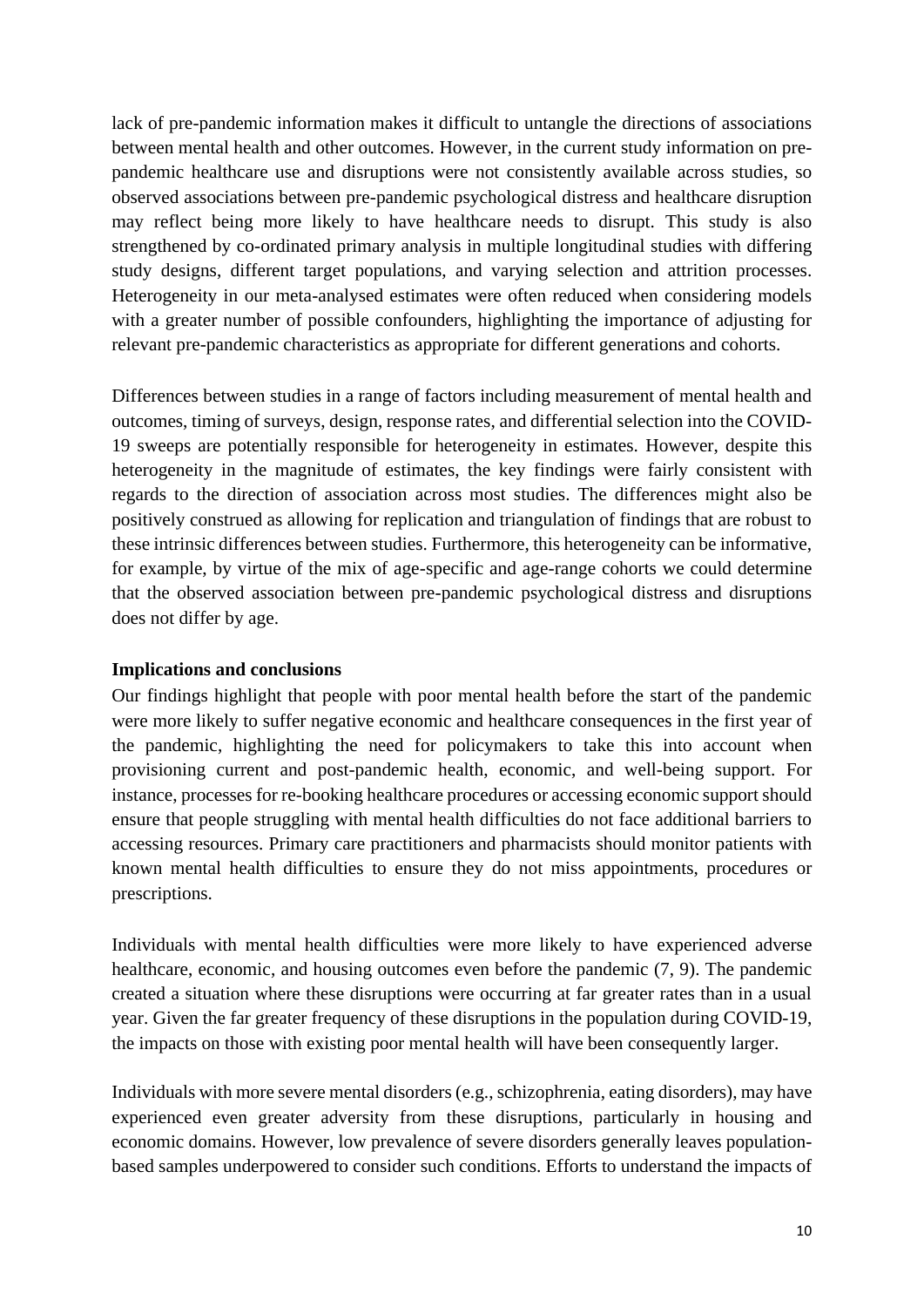the pandemic on those with more severe mental disorders is lacking, but needed. Current evidence suggests that they are at even greater risk of COVID-19 infection, mortality and nonvaccination uptake (5, 8).

Our findings highlight that many adverse socio-economic and health impacts of the pandemic have been disproportionately faced by those with prior mental ill-health, who are more likely to be women, those without a degree, and younger generations. The pandemic has the potential to increase social exclusion and widen existing physical health and economic inequalities amongst those with mental health problems, and mitigating this should be a public health priority. Ongoing monitoring is needed to get a full picture of the health and socio-economic implications of the pandemic for those with mental health difficulties.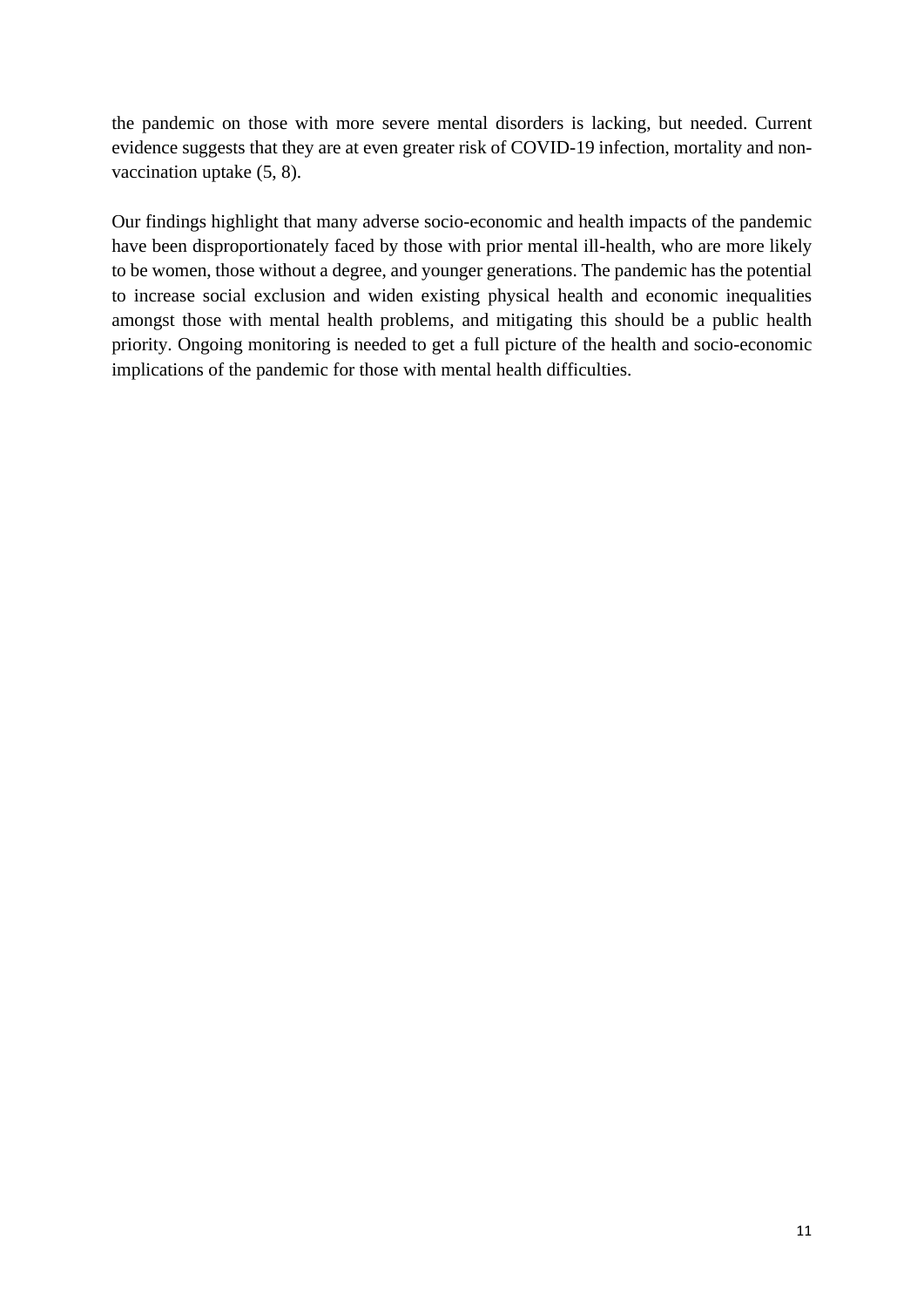**Data sharing statement:** All datasets included in this analysis have established data sharing processes, and for most included studies the anonymised datasets with corresponding documentation can be downloaded for use by researchers from the UK Data Service. We have detailed the exact processes for each dataset in Supplementary file 2.

## **Acknowledgements**

The contributing studies have been made possible because of the tireless dedication, commitment and enthusiasm of the many people who have taken part. We would like to thank the participants and the numerous team members involved in the studies including interviewers, technicians, researchers, administrators, managers, health professionals and volunteers. We are additionally grateful to our funders for their financial input and support in making this research happen.

GLAD: Alish Palmos, Christopher Hübel, Molly R Davies, Henry C Rogers, Yuhao Lin, Katherine S. Young, Thalia Eley, Matthew Hotopf, Kirstin Purves, Nathalie Kingston, John Bradley, Sofia Papadia, Debbie Clapham-Riley, Neil Walker. GS: Drew Altschul, Chloe Fawns-Ritchie, Archie Campbell, Robin Flaig. ALSPAC: Daniel J Smith, Nicholas J Timpson, Kate Northstone Understanding Society: Michaela Benzeval NSHD: Andrew Wong, Maria Popham, Karen MacKinnon, Imran Shah, Philip Curran

MCS, NS, BCS70, NCDS: Colleagues in survey, data and cohort maintenance teams

# **Funding acknowledgements**

This work was supported by the National Core Studies, an initiative funded by UKRI, NIHR and the Health and Safety Executive. The COVID-19 Longitudinal Health and Wellbeing National Core Study was funded by the Medical Research Council (MC\_PC\_20030).

## **Studies:**

Understanding Society is an initiative funded by the Economic and Social Research Council and various Government Departments, with scientific leadership by the Institute for Social and Economic Research, University of Essex, and survey delivery by NatCen Social Research and Kantar Public. The Understanding Society COVID-19 study is funded by the Economic and Social Research Council (ES/K005146/1) and the Health Foundation (2076161). The research data are distributed by the UK Data Service.

The Millennium Cohort Study, Next Steps, 1970 British Cohort Study and 1958 National Child Development Study are supported by the Centre for Longitudinal Studies, Resource Centre 2015-20 grant (ES/M001660/1) and a host of other co-funders. The 1946 NSHD cohort is hosted by the the MRC Unit for Lifelong Health and Ageing funded by the Medical Research Council (MC\_UU\_00019/1Theme 1: Cohorts and Data Collection). The COVID-19 data collections in these five cohorts were funded by the UKRI grant Understanding the economic,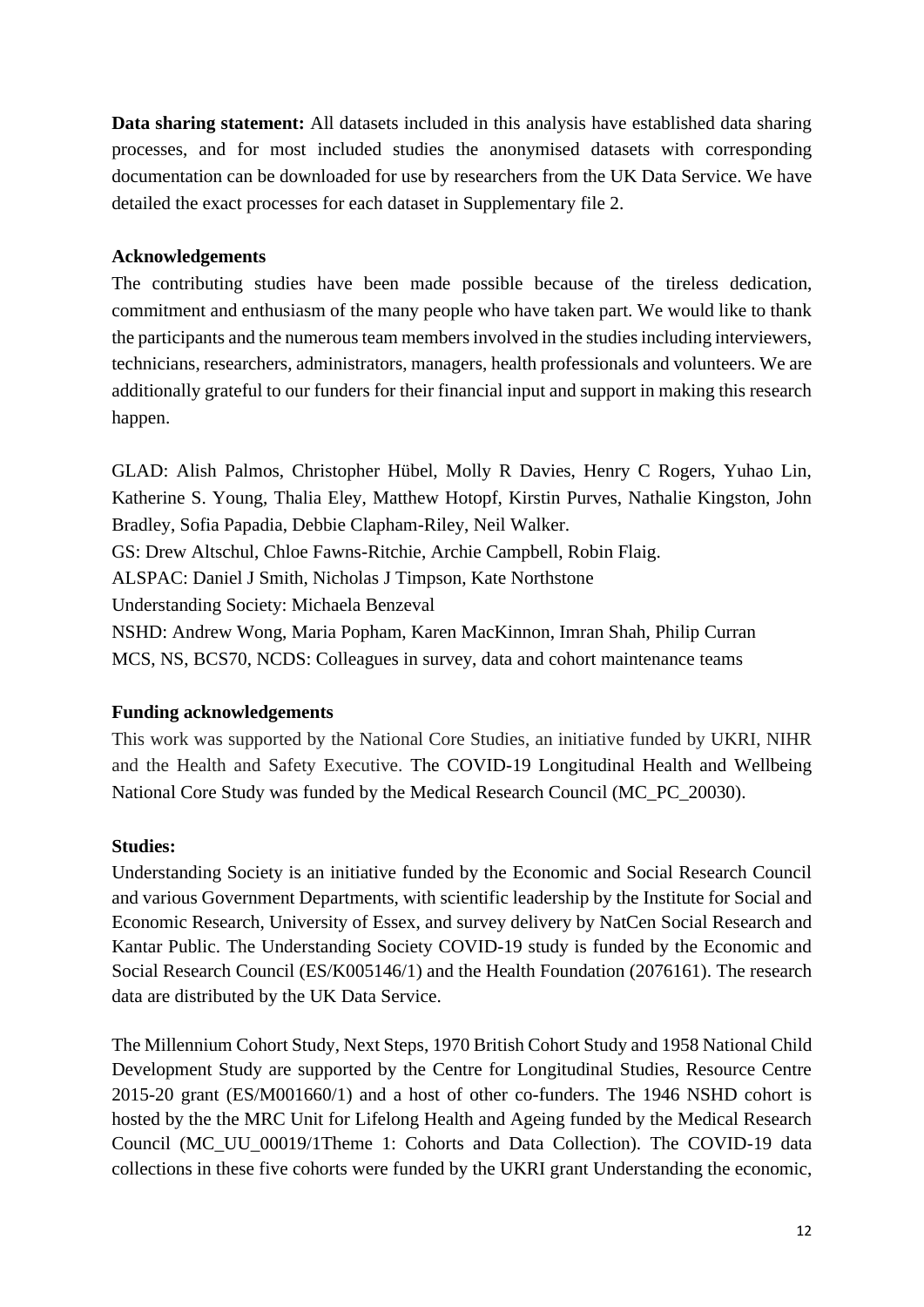social and health impacts of COVID-19 using lifetime data: evidence from 5 nationally representative UK cohorts (ES/V012789/1)

The English Longitudinal Study of Ageing was developed by a team of researchers based at University College London, NatCen Social Research, the Institute for Fiscal Studies, the University of Manchester and the University of East Anglia. The data were collected by NatCen Social Research. The funding is currently provided by the National Institute on Aging in the US, and a consortium of UK government departments coordinated by the National Institute for Health Research. Funding has also been received by the Economic and Social Research Council. The English Longitudinal Study of Ageing Covid-19 Substudy was supported by the UK Economic and Social Research Grant (ESRC) ES/V003941/1.

The UK Medical Research Council and Wellcome (Grant Ref: 217065/Z/19/Z) and the University of Bristol provide core support for ALSPAC. A comprehensive list of grants funding is available on the ALSPAC website [\(http://www.bristol.ac.uk/alspac/external/documents/grant-acknowledgements.pdf\)](http://www.bristol.ac.uk/alspac/external/documents/grant-acknowledgements.pdf). We are extremely grateful to all the families who took part in this study, the midwives for their help in recruiting them, and the whole ALSPAC team, which includes interviewers, computer and laboratory technicians, clerical workers, research scientists, volunteers, managers, receptionists and nurses.

TwinsUK receives funding from the Wellcome Trust (WT212904/Z/18/Z), the National Institute for Health Research (NIHR) Biomedical Research Centre based at Guy's and St Thomas' NHS Foundation Trust and King's College London. TwinsUK is also supported by the Chronic Disease Research Foundation and Zoe Global Ltd. The funders had no role in study design, data collection and analysis, decision to publish, or preparation of the manuscript.

Generation Scotland received core support from the Chief Scientist Office of the Scottish Government Health Directorates [CZD/16/6] and the Scottish Funding Council [HR03006]. Genotyping of the GS:SFHS samples was carried out by the Genetics Core Laboratory at the Wellcome Trust Clinical Research Facility, Edinburgh, Scotland and was funded by the Medical Research Council UK and the Wellcome Trust (Wellcome Trust Strategic Award "STratifying Resilience and Depression Longitudinally" (STRADL) Reference 104036/Z/14/Z). Generation Scotland is funded by the Wellcome Trust (216767/Z/19/Z).

The Genetic Links to Anxiety and Depression project is supported by the National Institute for Health Research (NIHR) BioResource, the NIHR BioResource Centre Maudsley, and the Biomedical Research Centre at South London and Maudsley NHS Foundation Trust and King's College London. This study presents independent research supported by the National Institute for Health Research (NIHR) Biomedical Research Centre BioResource at South London and Maudsley NHS Foundation Trust and King's College London. The views expressed are those of the author(s) and not necessarily those of the NHS, NIHR, Department of Health and Social Care or King's College London. We gratefully acknowledge capital equipment funding from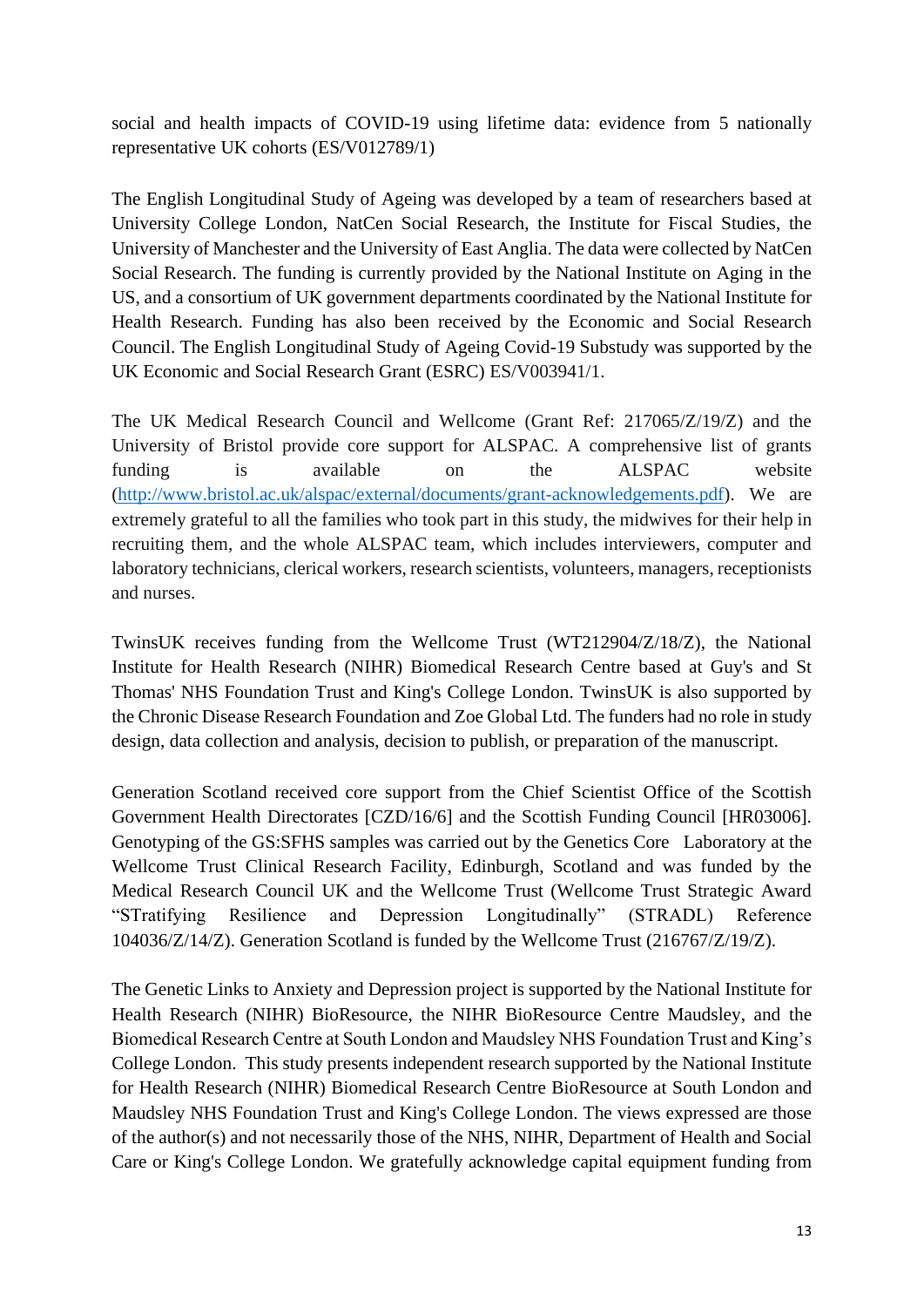the Maudsley Charity (Grant Ref. 980) and Guy's and St Thomas's Charity (Grant Ref. STR130505).

SVK acknowledges funding from a NRS Senior Clinical Fellowship (SCAF/15/02), the Medical Research Council (MC\_UU\_00022/2) and the Scottish Government Chief Scientist Office (SPHSU13). ASFK acknowledges funding from the ESRC (ES/V011650/1). DJP acknowledges funding from the Wellcome Trust (216767/Z/19/Z and 221574/Z/20/Z). CLN acknowledges funding from a Medical Research Council Fellowship (MR/R024774/1). EJT acknowledges funding from the Wellcome Trust (WT212904/Z/18/Z).

Role of funder. The funders had no role in the methodology, analysis or interpretation of the findings presented in this manuscript.

## **Declaration of interests**

No conflicts of interest were declared by DJP, EJT, GDG, AS, PP, EM, MJG, HLD, JM, CLN ASFK, GJG, AJS, MH, RJS, CJS, EF, GBP. SVK is a member of the Scientific Advisory Group on Emergencies subgroup on ethnicity and COVID-19 and is co-chair of the Scottish Government's Ethnicity Reference Group on COVID-19. GB is an advisory board member for Otsuka ltd. and Compadd Pathways. NC serves on a data safety monitoring board for trials sponsored by Astra-Zeneca.

#### **Author Contribution Statement**

Patalay, Porteous, and Chaturvedi conceptualised the study and design. Patalay, Green, Thompson, Di Gessa, McElroy, Maddock, Katikireddi, Niedzwiedz, Griffith, Kwong, and Silverwood designed the methodology. Green, Thompson, Di Gessa, McElroy, Maddock, Stevenson, Davies, Mundy, Griffith, and Kwong conducted the formal analysis. Green, Thompson, Di Gessa, McElroy, Maddock, Stevenson, Griffith, Kwong, Steves, Chaturvedi, Henderson, and Fitzsimons were responsible for data curation. Patalay, Green, Di Gessa, and Maddock wrote the original draft of the manuscript. All authors contributed to critical revision of the manuscript. Thompson, Di Gessa, Maddock contributed to data visualisation. The project was supervised by Patalay, Porteous, and Katikireddi. Funding was acquired by Patalay, Katikireddi, Breen, Porteous, Steptoe, Ploubidis, Silverwood, Steves and Chaturvedi.

## **Author Affiliations**

GDG and AS are at the Institute of Epidemiology and Health Care, University College London. JM, NC and PP are at the MRC Unit for Lifelong Health and Ageing, University College London.

MJG, SVK, CLN are at the MRC/CSO Social & Public Health Sciences Unit, University of Glasgow.

EJT and CS are at the Department of Twin Research and Genetic Epidemiology, School of Life Course Sciences, King's College London.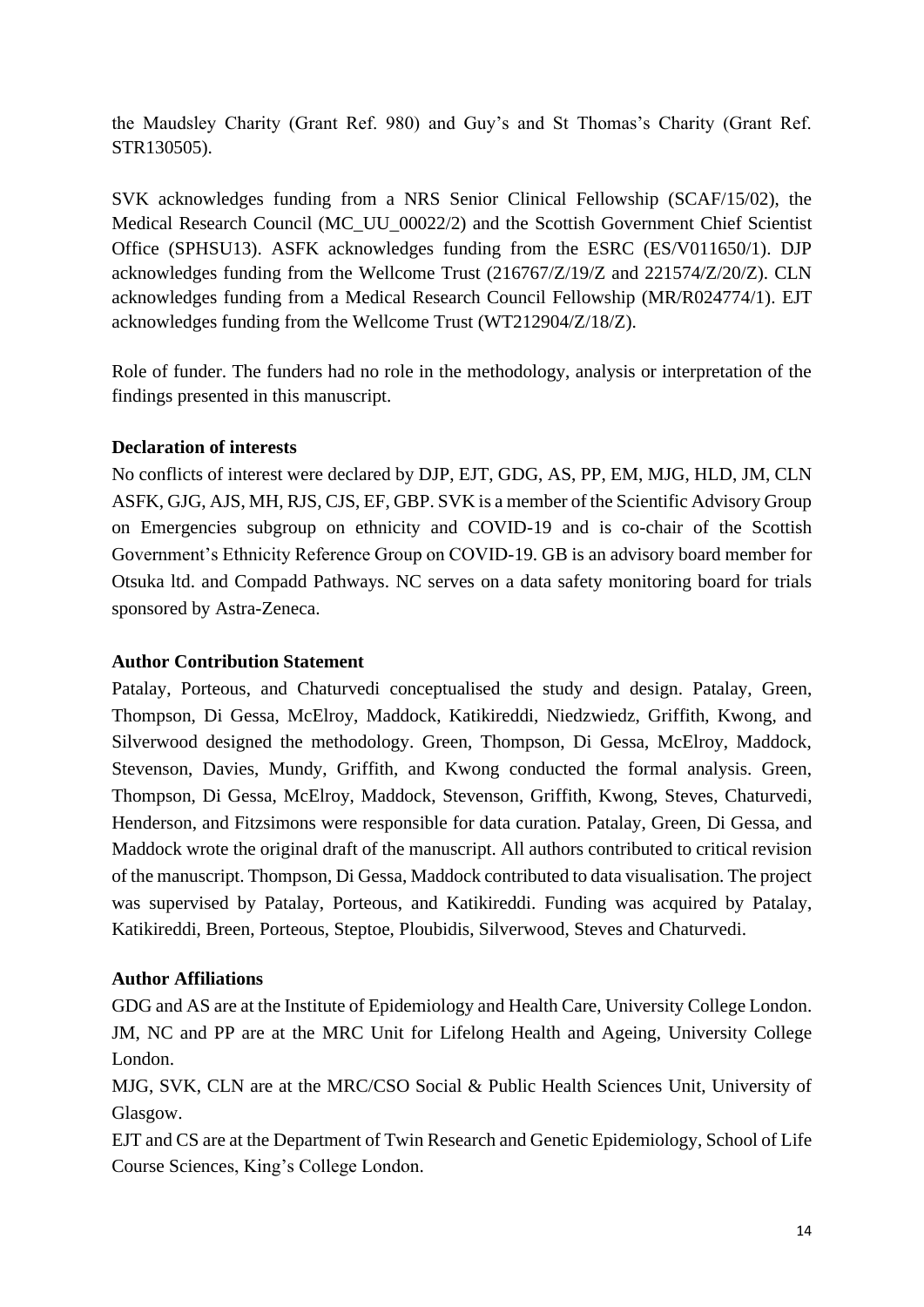EM is at the Department of Neuroscience, Psychology and Behaviour, University of Leicester HLD, JM and GM are at the Social, Genetic & Developmental Psychiatry Centre, Institute of Psychiatry, Psychology & Neuroscience, King's College London.

AS and DP are at the Centre for Genomic and Experimental Medicine, University of Edinburgh. ASFK is at the Division of Psychiatry, University of Edinburgh.

ASFK and GJG are at the MRC Integrative Epidemiology Unit, University of Bristol.

CLN is at the Institute of Health & Wellbeing, University of Glasgow.

EF, MH, GBP and PP are at the Centre for Longitudinal Studies, UCL Social Research Institute, University College London.

GB is at the Maudsley Biomedical Research Centre (BRC) at South London and Maudsley NHS Foundation Trust and King's College London

**Correspondence to:** Dr. Praveetha Patalay, University College London, Gower St, Bloomsbury, London WC1E 6BT. p.patalay@ucl.ac.uk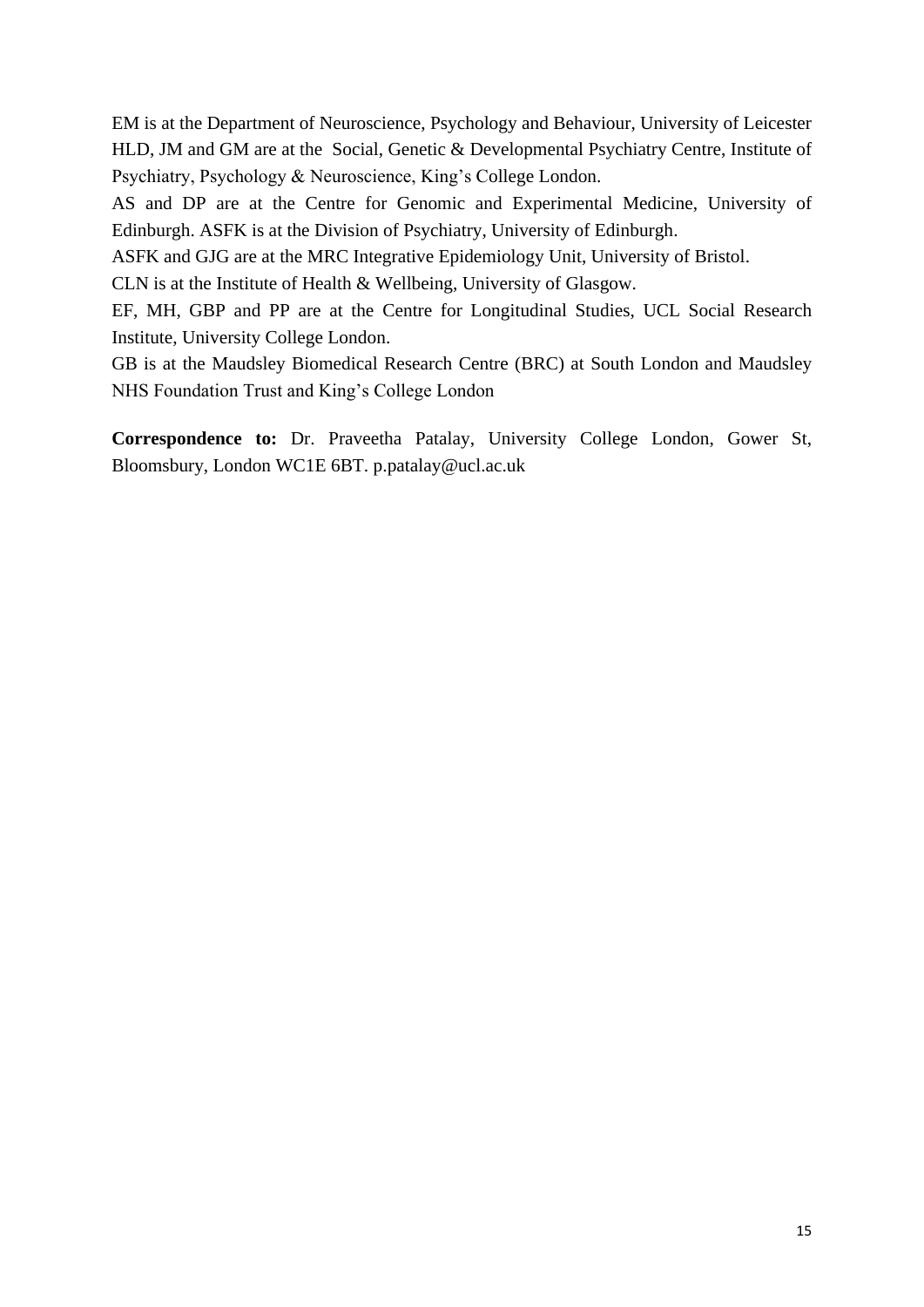## **References**

- 1. Blundell R, Costa Dias M, Joyce R, Xu X. COVID-19 and Inequalities\*. Fiscal Studies. 2020;41(2):291-319.
- 2. Xiong J, Lipsitz O, Nasri F, Lui LMW, Gill H, Phan L, et al. Impact of COVID-19 pandemic on mental health in the general population: A systematic review. Journal of Affective Disorders. 2020;277:55-64.
- 3. Douglas M, Katikireddi SV, Taulbut M, McKee M, McCartney G. Mitigating the wider health effects of covid-19 pandemic response. BMJ. 2020:369:m1557.
- 4. McManus S, Bebbington PE, Jenkins R, Brugha T. Mental Health and Wellbeing in England: the Adult Psychiatric Morbidity Survey 2014: NHS digital; 2016.
- 5. Wang Q, Xu R, Volkow ND. Increased risk of COVID-19 infection and mortality in people with mental disorders: analysis from electronic health records in the United States. World Psychiatry. 2021;20(1):124-30.
- 6. Plana-Ripoll O, Pedersen CB, Agerbo E, Holtz Y, Erlangsen A, Canudas-Romo V, et al. A comprehensive analysis of mortality-related health metrics associated with mental disorders: a nationwide, register-based cohort study. The Lancet. 2019;394(10211):1827- 35.
- 7. Goodman A, Joyce R, Smith JP. The long shadow cast by childhood physical and mental problems on adult life. Proceedings of the National Academy of Sciences. 2011;108(15):6032-7.
- 8. MacKenna B, Curtis HJ, Morton CE, Inglesby P, Walker AJ, Morley J, et al. Trends, regional variation, and clinical characteristics of COVID-19 vaccine recipients: a retrospective cohort study in 23.4 million patients using OpenSAFELY. medRxiv. 2021:2021.01.25.21250356.
- 9. Evans-Lacko S, Knapp M, McCrone P, Thornicroft G, Mojtabai R. The Mental Health Consequences of the Recession: Economic Hardship and Employment of People with Mental Health Problems in 27 European Countries. PLOS ONE. 2013;8(7):e69792.
- 10. Silberzahn R, Uhlmann EL, Martin DP, Anselmi P, Aust F, Awtrey E, et al. Many analysts, one data set: Making transparent how variations in analytic choices affect results. Advances in Methods and Practices in Psychological Science. 2018;1(3):337-56.
- 11. Joshi H, Fitzsimons E. The UK Millennium Cohort Study: the making of a multi-purpose resource for social science and policy in the UK. Longitudinal and Life Course Studies. 2016;7(4):409-30.
- 12. Boyd A, Golding J, Macleod J, Lawlor DA, Fraser A, Henderson J, et al. Cohort Profile: the 'children of the 90s'--the index offspring of the Avon Longitudinal Study of Parents and Children. Int J Epidemiol. 2013;42(1):111-27.
- 13. Calderwood L, Sanchez C. Next Steps (formerly known as the Longitudinal Study of Young People in England). . Journal of Open Health Data. 2016;4.
- 14. Elliott J, Shepherd P. Cohort profile: 1970 British Birth Cohort (BCS70). Int J Epidemiol. 2006;35(4):836-43.
- 15. Power C, Elliott J. Cohort profile: 1958 British birth cohort (National Child Development Study). Int J Epidemiol. 2006;35(1):34-41.
- 16. Wadsworth M, Kuh D, Richards M, Hardy R. Cohort Profile: The 1946 National Birth Cohort (MRC National Survey of Health and Development). Int J Epidemiol. 2006;35(1):49-54.
- 17. University of Essex, Institute for Social and Economic Research, NatCen Social Research, Kantar Public. Understanding Society: Waves 1-10, 2009-2017 and Harmonised BHPS: Waves 1-18, 1991-2009. 13th Edition ed: UK Data Service,; 2020.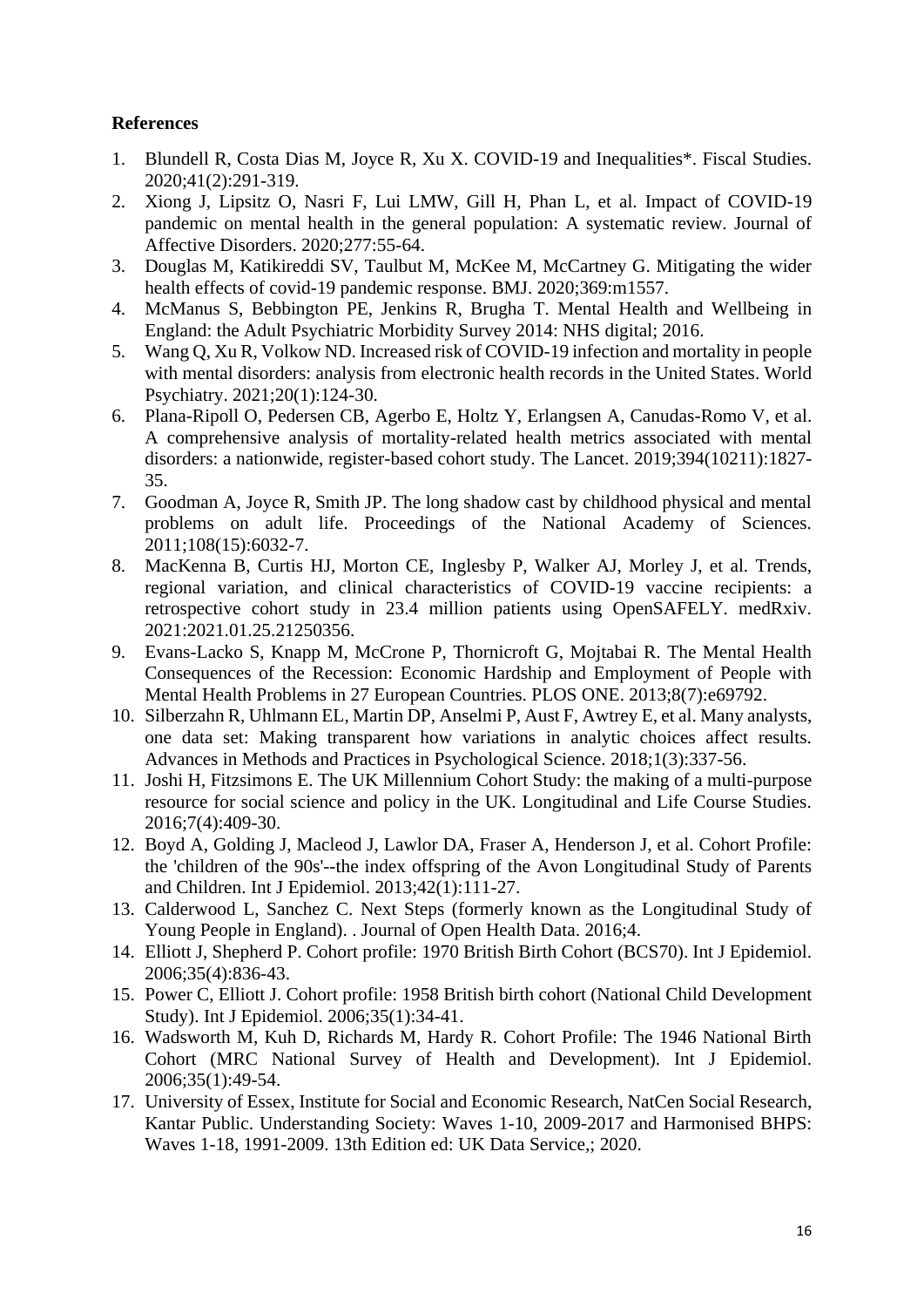- 18. Steptoe A, Breeze E, Banks J, Nazroo J. Cohort profile: the English longitudinal study of ageing. Int J Epidemiol. 2013;42(6):1640-8.
- 19. Smith BH, Campbell H, Blackwood D, Connell J, Connor M, Deary IJ, et al. Generation Scotland: the Scottish Family Health Study; a new resource for researching genes and heritability. BMC Medical Genetics. 2006;7(1):74.
- 20. Smith BH, Campbell A, Linksted P, Fitzpatrick B, Jackson C, Kerr SM, et al. Cohort Profile: Generation Scotland: Scottish Family Health Study (GS:SFHS). The study, its participants and their potential for genetic research on health and illness. Int J Epidemiol. 2013;42(3):689-700.
- 21. Verdi S, Abbasian G, Bowyer RCE, Lachance G, Yarand D, Christofidou P, et al. TwinsUK: The UK Adult Twin Registry Update. Twin Res Hum Genet. 2019;22(6):523- 9.
- 22. Davies MR, Kalsi G, Armour C, Jones IR, McIntosh AM, Smith DJ, et al. The Genetic Links to Anxiety and Depression (GLAD) Study: Online recruitment into the largest recontactable study of depression and anxiety. Behav Res Ther. 2019;123:103503.
- 23. Fraser A, Macdonald-Wallis C, Tilling K, Boyd A, Golding J, Davey Smith G, et al. Cohort Profile: The Avon Longitudinal Study of Parents and Children: ALSPAC mothers cohort. International Journal of Epidemiology. 2012;42(1):97-110.
- 24. Brown M, Goodman A, Peters A, Ploubidis GB, Sanchez A, Silverwood R, et al. COVID-19 Survey in Five National Longitudinal Studies: Wave 1 User Guide (Version 1). London: Centre for Longitudinal Studies; 2020.
- 25. Addario G, Dangerfiel P, Hussey D, Pacchiotti B, Wood M. Adapting fieldwork during the COVID-19 outbreak A methodological overview of the ELSA COVID-19 Substudy (wave 1). London: NatCen Social Research; 2020.
- 26. Institute for Social and Economic Research. Understanding Society COVID-19 User Guide. Version 6.0. Colchester: University of Essex.; 2021.
- 27. Higgins JP, Thompson SG. Quantifying heterogeneity in a meta‐analysis. Statistics in medicine. 2002;21(11):1539-58.
- 28. StataCorp. Stata statistical software: Release 16. College Station, TX: StataCorp LP; 2019.
- 29. Gardner T, Fraser C, Peytrignet S. Elective care in England: Assessing the impact of COVID-19 and where next. [https://www.health.org.uk/publications/long-reads/elective](https://www.health.org.uk/publications/long-reads/elective-care-in-england-assessing-the-impact-of-covid-19-and-where-next)[care-in-england-assessing-the-impact-of-covid-19-and-where-next:](https://www.health.org.uk/publications/long-reads/elective-care-in-england-assessing-the-impact-of-covid-19-and-where-next) Health Foundation; 2020.
- 30. Kelly E, Firth Z. How is COVID-19 changing the use of emergency care? London: Health Foundation; 2020.
- 31. Maldonado D, Tu E, Mahmood S, Wahezi D, Darapaneni R, Sima N, et al. Medication access difficulty and COVID-related distress are associated with disease flares in rheumatology patients during the COVID-19 pandemic. Arthritis Care & Research.n/a(n/a).
- 32. Cheong JL-Y, Goh ZHK, Marras C, Tanner CM, Kasten M, Noyce AJ, et al. The Impact of COVID-19 on Access to Parkinson's Disease Medication. Movement Disorders. 2020;35(12):2129-33.
- 33. Topriceanu C-C, Wong A, Moon JC, Hughes AD, Bann D, Chaturvedi N, et al. Evaluating access to health and care services during lockdown by the COVID-19 survey in five UK national longitudinal studies. BMJ Open. 2021;11(3):e045813.
- 34. Topriceanu C-C, Wong A, Moon JC, Hughes A, Bann D, Chaturvedi N, et al. Inequality in access to health and care services during lockdown - Findings from the COVID-19 survey in five UK national longitudinal studies. medRxiv. 2020:2020.09.12.20191973.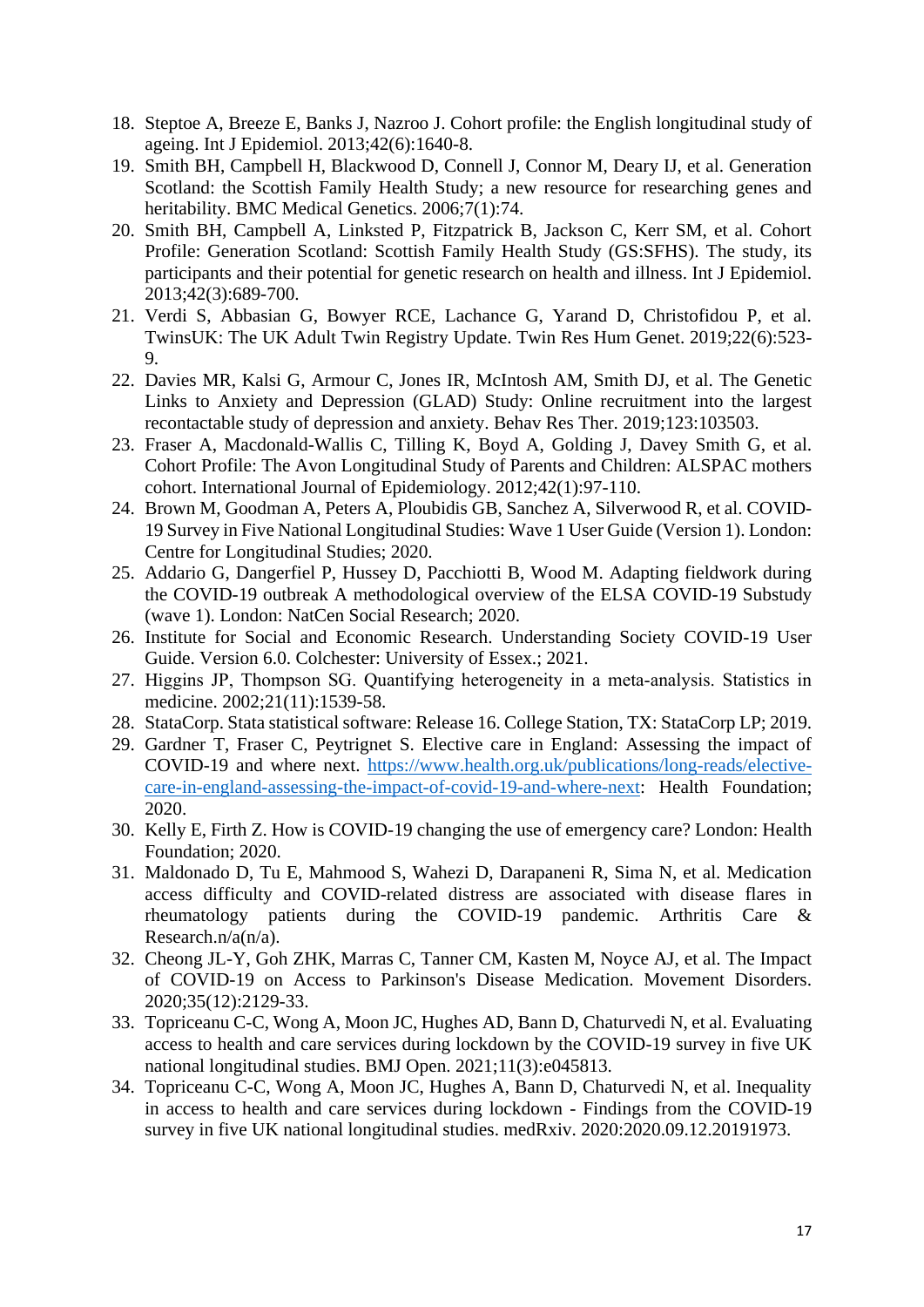- 35. Propper C, Stockton I, Stoye G. COVID-19 and disruptions to the health and social care of older people in England. The Institute for Fiscal Studies. 2020;note BN309, IFS Briefing.
- 36. Office for National Statistics. Coronavirus and the latest indicators for the UK economy and society: 14 January 2021. [https://www.ons.gov.uk/peoplepopulationandcommunity/healthandsocialcare/conditions](https://www.ons.gov.uk/peoplepopulationandcommunity/healthandsocialcare/conditionsanddiseases/bulletins/coronavirustheukeconomyandsocietyfasterindicators/14january2021#social-impacts-of-the-coronavirus) [anddiseases/bulletins/coronavirustheukeconomyandsocietyfasterindicators/14january202](https://www.ons.gov.uk/peoplepopulationandcommunity/healthandsocialcare/conditionsanddiseases/bulletins/coronavirustheukeconomyandsocietyfasterindicators/14january2021#social-impacts-of-the-coronavirus) [1#social-impacts-of-the-coronavirus:](https://www.ons.gov.uk/peoplepopulationandcommunity/healthandsocialcare/conditionsanddiseases/bulletins/coronavirustheukeconomyandsocietyfasterindicators/14january2021#social-impacts-of-the-coronavirus) ONS; 2021.
- 37. Francis-Devine B, Powell A, Foley N. Coronavirus: Impact on the labour market. House of Commons Library; 2021 3 Feb 2021.
- 38. Joyce R, Xu X. Sector shutdowns during the coronavirus crisis: which workers are most exposed. Institute for Fiscal Studies Briefing Note BN278. 2020;6.
- 39. Ahmad K, Erqou S, Shah N, Nazir U, Morrison AR, Choudhary G, et al. Association of poor housing conditions with COVID-19 incidence and mortality across US counties. PLOS ONE. 2020;15(11):e0241327.
- 40. Evandrou M, Falkingham J, Qin M, Vlachantoni A. Changing living arrangements, family dynamics and stress during lockdown: evidence from four birth cohorts in the UK. SocArXiv. 2020.
- 41. Tucker-Seeley RD, Li Y, Sorensen G, Subramanian SV. Lifecourse socioeconomic circumstances and multimorbidity among older adults. BMC Public Health. 2011;11(1):313.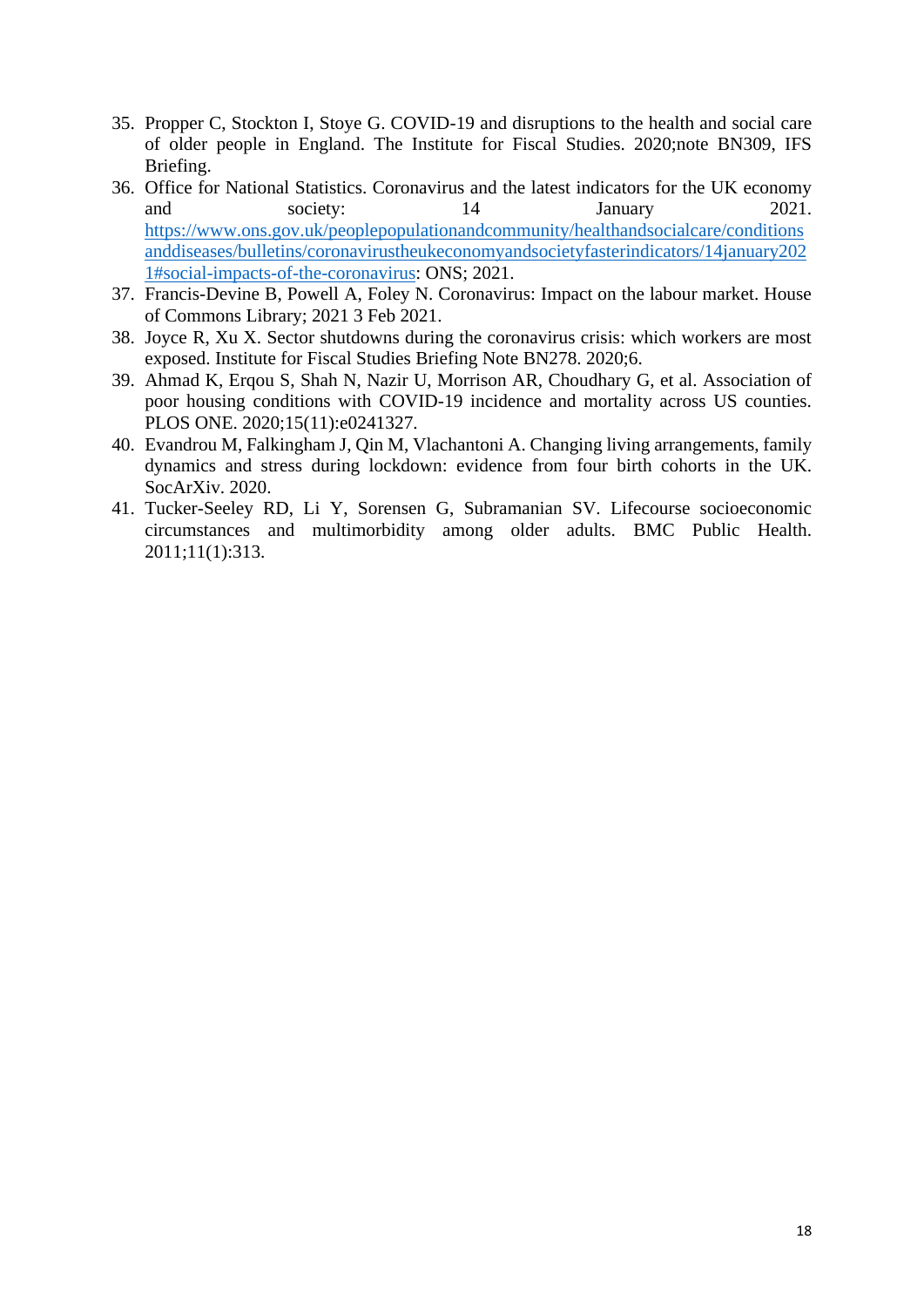# *Table 1. Details of each included study*

| <b>Study Population</b>                                                                     | <b>Design and Sample Frame</b>                                                                                                                                                                                     | 2020 Age<br><b>Range in</b><br>years | Most recent<br>pre-<br>pandemic | Details of 2020<br>covid surveys<br>(response rate)                                                              | <b>Analytic N</b> |
|---------------------------------------------------------------------------------------------|--------------------------------------------------------------------------------------------------------------------------------------------------------------------------------------------------------------------|--------------------------------------|---------------------------------|------------------------------------------------------------------------------------------------------------------|-------------------|
| Age Homogenous Cohorts                                                                      |                                                                                                                                                                                                                    |                                      | survey                          |                                                                                                                  |                   |
| MCS: Millennium<br><b>Cohort Study</b>                                                      | Cohort of UK children born between Sept<br>2000 and Jan 2002 with regular follow-up<br>surveys from birth.                                                                                                         | 18-20                                | 2018                            | Two surveys:<br>May (26.6%) &<br>Sep-Oct<br>$(24.2\%)$                                                           | 3028              |
| ALSPAC (G1):<br>Avon Longitudinal<br>Study of Parents and<br>Children-<br>Generation 1      | Cohort of children born in the South-West of<br>England between April 1991 and Dec 1992,<br>with regular follow-up questionnaires from<br>birth<br>(original young people).                                        | 27-29<br>29-31                       | 2017-2018                       | Three<br>questionnaires:<br>April (19%),<br>June (17.4%),<br>December<br>$(26.4\%)$                              | 2698              |
| NS: Next Steps,<br>formerly known as<br>Longitudinal Study<br>of Young People in<br>England | Sample recruited via secondary schools in<br>England at around age 13 with regular<br>follow-up surveys thereafter.                                                                                                |                                      | 2015                            | Two surveys:<br>May (20.3%) &<br>Sep-Oct<br>$(31.8\%)$                                                           | 3209              |
| <b>BCS70: British</b><br>Cohort Study 1970                                                  | Cohort of all children born in Great Britain<br>(i.e. England, Wales & Scotland) in one week<br>in 1970, with regular follow-up surveys from<br>birth.                                                             | 50                                   | 2016                            | Two surveys:<br>May (40.4%) &<br>Sep-Oct<br>$(43.9\%)$                                                           | 4303              |
| <b>NCDS:</b> National<br>Child Development<br>Study                                         | Cohort of all children born in Great Britain<br>(i.e. England, Wales & Scotland) in one week<br>in 1958, with regular follow-up surveys from<br>birth.                                                             | 62                                   | 2013                            | Two surveys:<br>May (57.9%) &<br>Sep-Oct<br>$(53.9\%)$                                                           | 5394              |
| <b>NSHD:</b> National<br>Survey of Health<br>and Development                                | Cohort of all children born in Great Britain<br>(i.e. England, Wales & Scotland) in one week<br>in 1946, with regular follow-up surveys from<br>birth.                                                             | 74                                   | 2015                            | Two surveys:<br>May (68.2%) &<br>Sep-Oct<br>$(61.5\%)$                                                           | 1310              |
| Age Heterogeneous Studies                                                                   |                                                                                                                                                                                                                    |                                      |                                 |                                                                                                                  |                   |
| USOC:<br>Understanding<br>Society: the UK<br>Household<br>Longitudinal Survey               | A nationally representative longitudinal<br>household panel study, based on a clustered-<br>stratified probability sample of UK<br>households, with all adults aged 16+ in<br>chosen households surveyed annually. | 16-96                                | 2018-2019                       | Six: surveys:<br>April (40.3%),<br>May (33.6%),<br>Jun (32.0%),<br>July (31.2%),<br>Sep (29.2%)<br>& Nov (27.3%) | 13175             |
| ELSA: English<br>Longitudinal Study<br>of Aging                                             | A nationally-representative population study<br>of individuals aged 50+ living in England,<br>with biennial surveys and periodic refreshing<br>of the sample to maintain representativeness.                       | $52-90+$                             | 2018-2019                       | Two surveys:<br>Jun-July (75%)<br>& Nov-Dec<br>(73%)                                                             | 5061              |
| GS: Generation<br>Scotland: the<br><b>Scottish Family</b><br><b>Health Study</b>            | A family-structured, population-based<br>Scottish cohort, with participants aged 18-99<br>recruited between 2006-2011                                                                                              | 27-100                               | 2006-2011                       | Two surveys:<br>April-Jun<br>$(21.6\%) \&$ Jul-<br>Aug (15.6%)                                                   | 3179              |
| ALSPAC(G0):<br>Avon Longitudinal<br>Study of Parents and<br>Children-<br>Generation 0       | Parents of the ALSPAC(G1) cohort described<br>above, treated as a separate age-heterogenous<br>study population.<br>(original parents)                                                                             | 45-81                                | 2011-2013                       | Three<br>questionnaires:<br>April (12.4%),<br>June (12.2%),<br>December<br>$(14.3\%)$                            | 3212              |
| TWINSUK: the UK<br><b>Adult Twin Registry</b>                                               | A cohort of volunteer adult twins (55%<br>monozygotic and 43% dizygotic) from<br>around the United Kingdom who were<br>sampled between 18-101 years of age.                                                        | 22-96                                | 2017-2018                       | Three surveys:<br>April (64.3%),<br>July (77.6%) &                                                               | 2855              |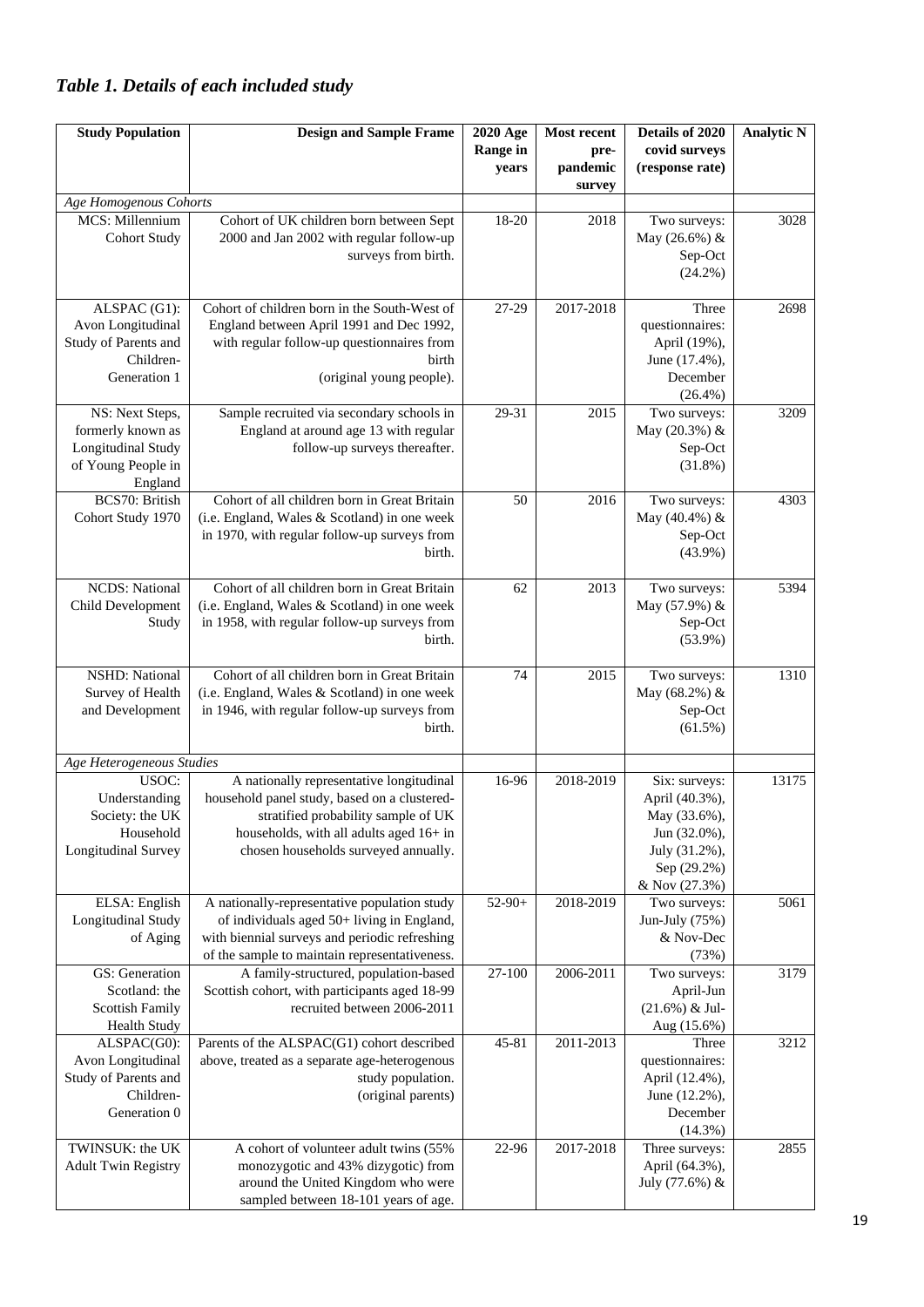|                   |                                                  |       |            | November          |       |
|-------------------|--------------------------------------------------|-------|------------|-------------------|-------|
|                   |                                                  |       |            | $(76.1\%)$        |       |
| Genetic Links to  | Participants with depression and/or anxiety      | 16-89 | 2018-2021  | Fortnightly data  | 12107 |
| Anxiety and       | aged 16+ from the 2018 Genetic Links to          |       | (data from | collection from   |       |
| Depression (GLAD) | Anxiety and Depression study (GLAD) were         |       | GLAD)      | April to July     |       |
| study             | invited to take part in covid surveys as part of |       |            | $(20.4\%)$ , then |       |
|                   | a new project, Covid-19 Psychiatry and           |       |            | monthly           |       |
|                   | Neurological Genetics study (COPING).            |       |            | $(19,7\%)$ .      |       |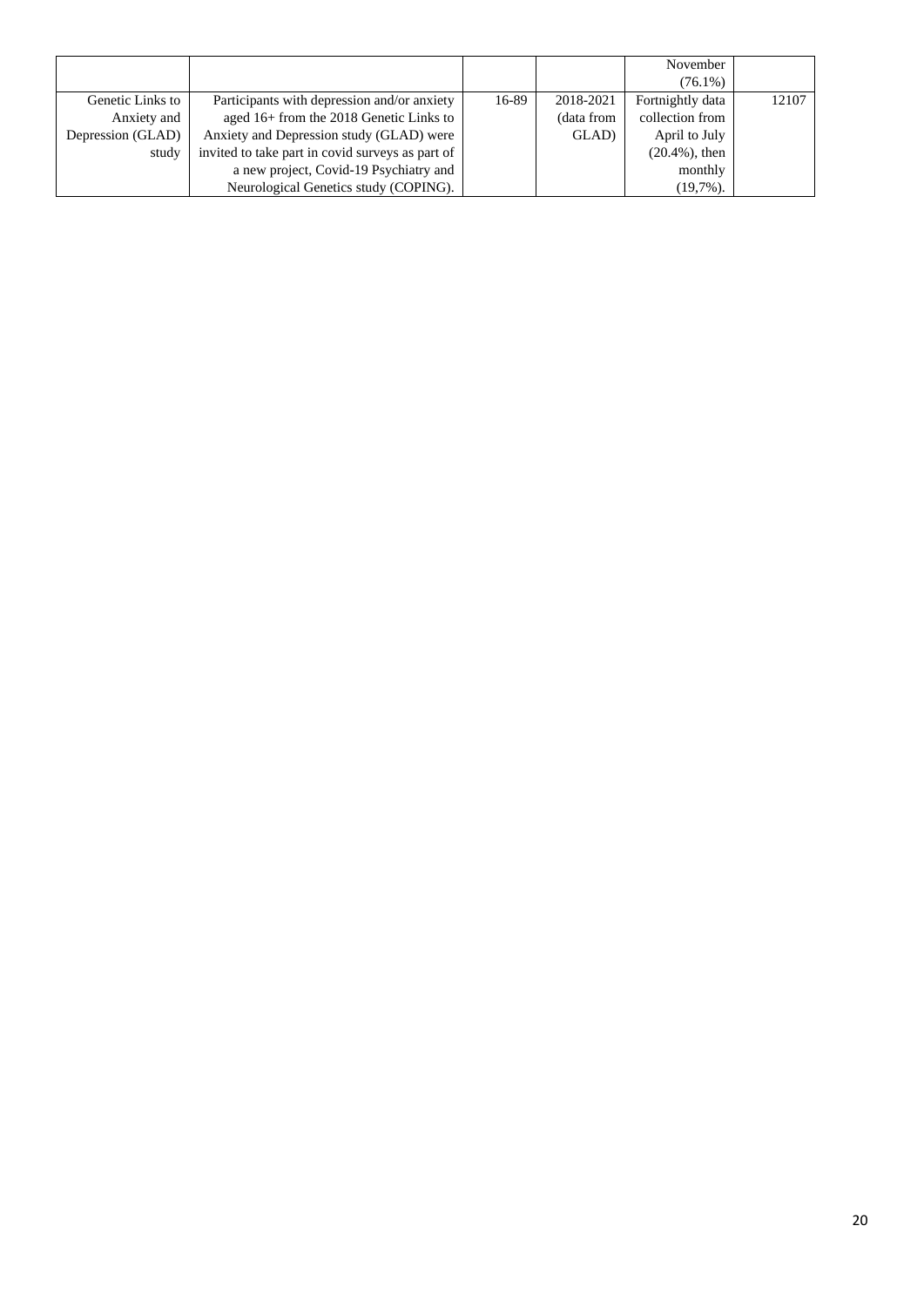|                                    | <b>MCS</b>              | <b>ALSPAC</b><br>G1                  | <b>NS</b>             | <b>BCS70</b>                        | <b>NCDS</b>                          | <b>NSHD</b>             | <b>USOC</b>             | <b>ELSA</b>                          | <b>GS</b>               | <b>ALSPAC</b><br>G0     | <b>TWINS UK</b>         | <b>GLAD</b>                       |
|------------------------------------|-------------------------|--------------------------------------|-----------------------|-------------------------------------|--------------------------------------|-------------------------|-------------------------|--------------------------------------|-------------------------|-------------------------|-------------------------|-----------------------------------|
| Based on data until                | Oct 2020                | Jan 2021                             | Oct 2020              | Oct 2020                            | Oct 2020                             | Oct 2020                | Nov 2020                | Dec 2020                             | Sept 2020               | Jan 2021                | Nov 2020                | Jan 2021                          |
| Any healthcare                     | 9.6                     | 15.9                                 | 11.6                  | 13.3                                | 15.3                                 | 18.5                    | 31.9                    | 36.7                                 | 27.4                    | 19.9                    | $8.7*$                  | 0.7                               |
| disruption                         | $(7.9-11.5)$            | $(14.3 - 17.6)$                      | $(9.4 - 14.3)$        | $(11.7 - 15.1)$                     | $(13.9 - 16.8)$                      | $(14.7 - 22.9)$         | $(30.8 - 32.9)$         | $(34.9 - 38.4)$                      | $(25.9 - 29.0)$         | $(18.1 - 21.9)$         | $(7.7 - 9.8)$           | $(0.6 - 0.9)$                     |
| Prescription/medica<br>tion access | 3.3<br>$(2.6-4.2)$      | <b>NA</b>                            | 3.8<br>$(2.5 - 5.7)$  | 3.3<br>$(2.6-4.3)$                  | 2.5<br>$(1.9-3.2)$                   | 2.3<br>$(1.3-4.2)$      | 5.6<br>$(5.1-6.2)$      | 0.8<br>$(0.5-1.3)$                   | 6.7<br>$(5.8 - 7.6)$    | NA                      | 2.9<br>$(2.5 - 3.4)$    | $\overline{0.7}$<br>$(0.6 - 0.9)$ |
| Procedures or<br>surgery           | 1.0<br>$(0.5 - 2.2)$    | 1.6<br>$(1.2 - 2.1)$                 | 1.3<br>$(0.5 - 3.5)$  | 0.8<br>$(0.5-1.0)$                  | 2.1<br>$(1.6 - 2.8)$                 | 2.4<br>$(1.3-4.5)$      | 12.3<br>$(11.6-13.1)$   | 21.4<br>$(20.0 - 22.9)$              | 2.9<br>$(2.4 - 3.6)$    | 2.9<br>$(2.1 - 3.9)$    | NA                      | NA                                |
| Appointments                       | 6.4<br>$(5.1 - 8.1)$    | 11.7<br>$(10.3 - 13.2)$              | 7.2<br>$(5.6-9.1)$    | 10.2<br>$(8.8 - 11.8)$              | 12.0<br>$(10.7-13.2)$                | 14.3<br>$(10.9 - 18.4)$ | 28.5<br>$(27.5 - 29.5)$ | 21.3<br>$(19.8 - 22.9)$              | 22.0<br>$(20.6 - 23.5)$ | 14.4<br>$(12.8 - 16.2)$ | <b>NA</b>               | NA                                |
| Any economic                       | 43.6                    | 50.2                                 | 41.0                  | 40.8                                | 36.8                                 | 10.0                    | 51.5                    | 30.2                                 | 20.8                    | 48.6                    | 30.9                    | 41.9                              |
| disruption                         | $(40.5 - 46.8)$         | $(47.6 - 52.9)$                      | $(37.8 - 44.3)$       | $(38.4 - 43.2)$                     | $(35.1 - 38.6)$                      | $(6.7-14.8)$            | $(50.3 - 52.7)$         | $(28.5 - 32.0)$                      | $(19.4 - 22.2)$         | $(46.2 - 51.1)$         | $(29.2 - 32.6)$         | $(41.0 - 42.8)$                   |
| Main economic                      | 35.1                    | 43.3                                 | 7.9                   | $\overline{5.9}$                    | 6.6                                  | $\overline{0.9}$        | n/a                     | 4.6                                  | 10.3                    | 46.6                    | 17.6                    | 41.0                              |
| activity                           | $(31.2 - 39.2)$         | $(40.6 - 46.0)$                      | $(5.7 - 10.7)$        | $(4.9 - 7.0)$                       | $(5.8 - 7.4)$                        | $(0.5-1.5)$             |                         | $(3.8-5.6)$                          | $(9.3 - 11.4)$          | $(43.7-49.4)$           | $(16.6 - 18.6)$         | $(40.1 - 41.9)$                   |
| Employment                         | 8.3                     | 6.4                                  | 7.4                   | 5.8                                 | 6.3                                  | $\overline{0.7}$        | 6.1                     | 1.4                                  | 0.2                     | 12.3                    | 9.3                     | 6.8                               |
|                                    | $(6.0-11.3)$            | $(5.1 - 7.9)$                        | $(5.3 - 10.3)$        | $(4.9-6.9)$                         | $(5.6 - 7.2)$                        | $(0.4-1.3)$             | $(5.6 - 6.7)$           | $(1.0-2.0)$                          | $(0.05 - 0.3)$          | $(10.7 - 14.2)$         | $(8.6 - 10.1)$          | $(6.4 - 7.3)$                     |
| Income                             | 24.8<br>$(22.1 - 27.8)$ | $\overline{23.5}$<br>$(21.4 - 25.8)$ | 26.0<br>$(23.0-29.1)$ | 24.1<br>$(21.9 - 26.4)$             | $\overline{20.4}$<br>$(18.9 - 22.0)$ | 8.7<br>$(5.4 - 13.6)$   | 36.8<br>$(35.6 - 38.0)$ | $\overline{24.5}$<br>$(22.9 - 26.1)$ | 13.1 (11.9-<br>14.3)    | 29.8 (27.5-<br>32.2)    | 27.48 (26.32-<br>28.67) |                                   |
| Working                            | 39.8                    | 42.6                                 | 26.9                  | 30.3                                | 41.2                                 | 3.8                     | 51.8                    | 20.4                                 | 6.5                     | 43.4                    | 11.0                    | $\overline{20.2}$                 |
| hours/furlough                     | $(33.5 - 46.4)$         | $(39.9 - 45.4)$                      | $(24.0 - 30.1)$       | $(28.3 - 32.4)$                     | $(38.2 - 43.7)$                      | $(2.6 - 5.5)$           | $(50.6 - 53.0)$         | $(18.9 - 22.0)$                      | $(5.7 - 7.4)$           | $(40.5 - 46.5)$         | $(10.2 - 11.9)$         | $(19.4 - 20.9)$                   |
| Any housing                        | 35.8                    | 23.3                                 | 15.2                  | 12.7                                | 9.7                                  | 2.2                     | 31.8                    | 24.4                                 | 7.7                     | 15.3                    | 6.8                     | 12.3                              |
| disruption                         | $(32.5 - 39.3)$         | $(21.6 - 25.2)$                      | $(12.8 - 18.0)$       | $(11.3-14.1)$                       | $(8.3 - 10.7)$                       | $(1.3 - 3.7)$           | $(30.7 - 33.0)$         | $(22.8 - 26.1)$                      | $(6.8 - 8.7)$           | $(13.9 - 16.8)$         | $(6.0 - 7.8)$           | $(11.8 - 12.9)$                   |
| Housing                            | 2.4                     | 16.7                                 | 1.4                   | 0.3                                 | 0.01                                 | $\boldsymbol{0}$        | 4.5                     | 1.8                                  | 0.8                     | 2.1                     | 2.5                     | 3.8                               |
| loss/change                        | $(1.7-3.4)$             | $(15.2 - 18.4)$                      | $(0.8-2.4)$           | $(0.2 - 0.6)$                       | $0.0 - 0.02$                         |                         | $(4.0-5.1)$             | $(1.4 - 2.4)$                        | $(0.5-1.2)$             | $(1.5-2.9)$             | $(2.1-2.9)$             | $(2.0 - 3.4)$                     |
| Household                          | 35.4(32.1)              | $5.3(4.4-6.4)$                       | 15.1 (12.6-           | $\overline{12.5}$ (11.2 -           | $9.7(8.8 -$                          | $\overline{3.4}$        | 29.2                    | $\overline{22.6}$                    | 7.7                     | 10.6                    | 4.5                     | 12.2                              |
| composition                        | 38.8)                   |                                      | 17.9)                 | 14.0)                               | 10.7)                                | $(2.0-5.6)$             | $(28.2 - 30.3)$         | $(21.1 - 24.2)$                      | $(6.8 - 8.7)$           | $(9.5 - 11.8)$          | $(4.0-5.1)$             | $(11.6 - 12.7)$                   |
| <b>Cumulative</b><br>disruptions   |                         |                                      |                       |                                     |                                      |                         |                         |                                      |                         |                         |                         |                                   |
| No disruptions                     | 35.1<br>$(31.8 - 38.6)$ | 46.5<br>$(44.5 - 48.6)$              | 47.2                  | 45.9<br>$(43.8-50.6)$ $(43.4-48.4)$ | 49.2<br>$(47.3 - 51.0)$              | 72.0<br>$(66.7 - 76.8)$ | 23.0<br>$(22.0-23.9)$   | 34.7<br>$(33.1 - 36.4)$              | 52.4<br>$(50.7 - 54.2)$ | 43.4<br>$(41.3 - 45.5)$ | 60.8<br>$(59-62.6)$     | 52.4<br>$(51.5 - 53.3)$           |

*Table 2. Percent prevalence (and 95% confidence intervals) of any healthcare, economic, and housing disruptions during the pandemic as well as of cumulative disruptions, by study*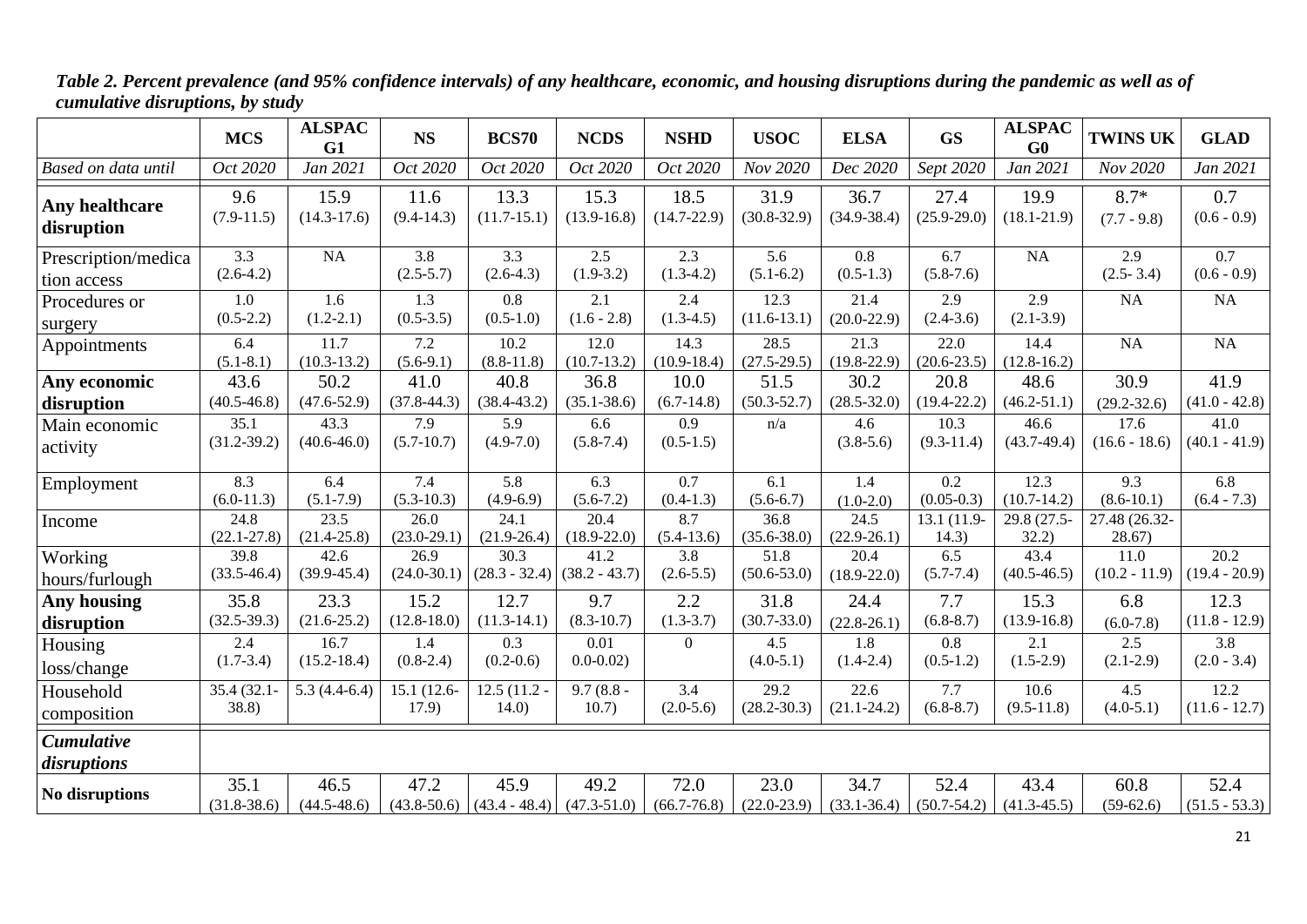| Any one domain                 | 43.0                 | 40.8            | 39.0                      | 42.4               | 40.5                   | 25.7            | 43.9            | 42.3                 | 39.7                 | 43.4            | 31.5                 | 41.1                    |
|--------------------------------|----------------------|-----------------|---------------------------|--------------------|------------------------|-----------------|-----------------|----------------------|----------------------|-----------------|----------------------|-------------------------|
| disrupted                      | $(39.8 - 46.2)$      | $(38.8 - 42.8)$ | $(36.0 - 42.3)$           | $(40.0 - 44.8)$    | $(38.7 - 42.3)$        | $(21.0 - 31.0)$ | $(42.8 - 44.9)$ | $(40.5 - 44)$        | $(38.0 - 41.5)$      | $(41.3 - 45.6)$ | $(29.8 - 33.2)$      | $(40.2 - 41.9)$         |
| <b>Two domains</b>             | 20.0                 | 11.1            | 12.4                      | 10.8               | 9.6                    | 2.3             | 27.5            | 20.0                 | 7.4                  |                 | 6.7                  | 6.5                     |
| disrupted                      | $(17.4 - 22.8)$      | $(10.4 - 13.1)$ | $(10.1 - 15.0)$           | $(9.5-12.4)$       | $(8.6 - 10.7)$         | $(1.2 - 4.5)$   | $(26.5 - 28.4)$ | $(18.5 - 21.6)$      | $(6.5 - 8.3)$        | $(10.3 - 13.2)$ | $(5.8 - 7.7)$        | $(6.1 - 7.0)$           |
| All three domains<br>disrupted | . 9<br>$(1.4 - 2.6)$ | $(0.7-1.6)$     | $\cdot$ .4<br>$(0.7-2.9)$ | 0.8<br>$(0.6-1.2)$ | $0.7\,$<br>$(0.5-0.9)$ |                 | $(5.2 - 6.3)$   | 3.0<br>$(2.4 - 3.7)$ | 0.5<br>$(0.2 - 0.8)$ | $(1.0-2.1)$     | 0.5<br>$(0.3 - 0.8)$ | 0.02<br>$(0.01 - 0.08)$ |

Sources: MCS (Millennium Cohort Study); ALSPAC G1 (Children of the Avon Longitudinal Study of Parents and Children); NS (Next Steps); BCS 70 (1970 British Cohort Study), NCDS (National Child Development Study); NSHD (National Survey of Health and Development); USoc (Understanding Society); ELSA (English Longitudinal Study of Ageing); GS (Generation Scotland: the Scottish Family Health Study); TWINSUK (UK Adult Twin Registry); COPING (Covid-19 Psychiatry and Neurological Genetics study), ALSPAC G0 (parents of ALSPAC). Weighted data. The detailed prevalence for each disruption can be found in the Supplementary Online file (see Supplementary Table S5). Note. TWINSUK had an additional question: "Have you experienced healthcare disruption as a result of the COVID-19 pandemic?" This data was also used to derive the 'any healthcare disruption' variable for TWINSUK.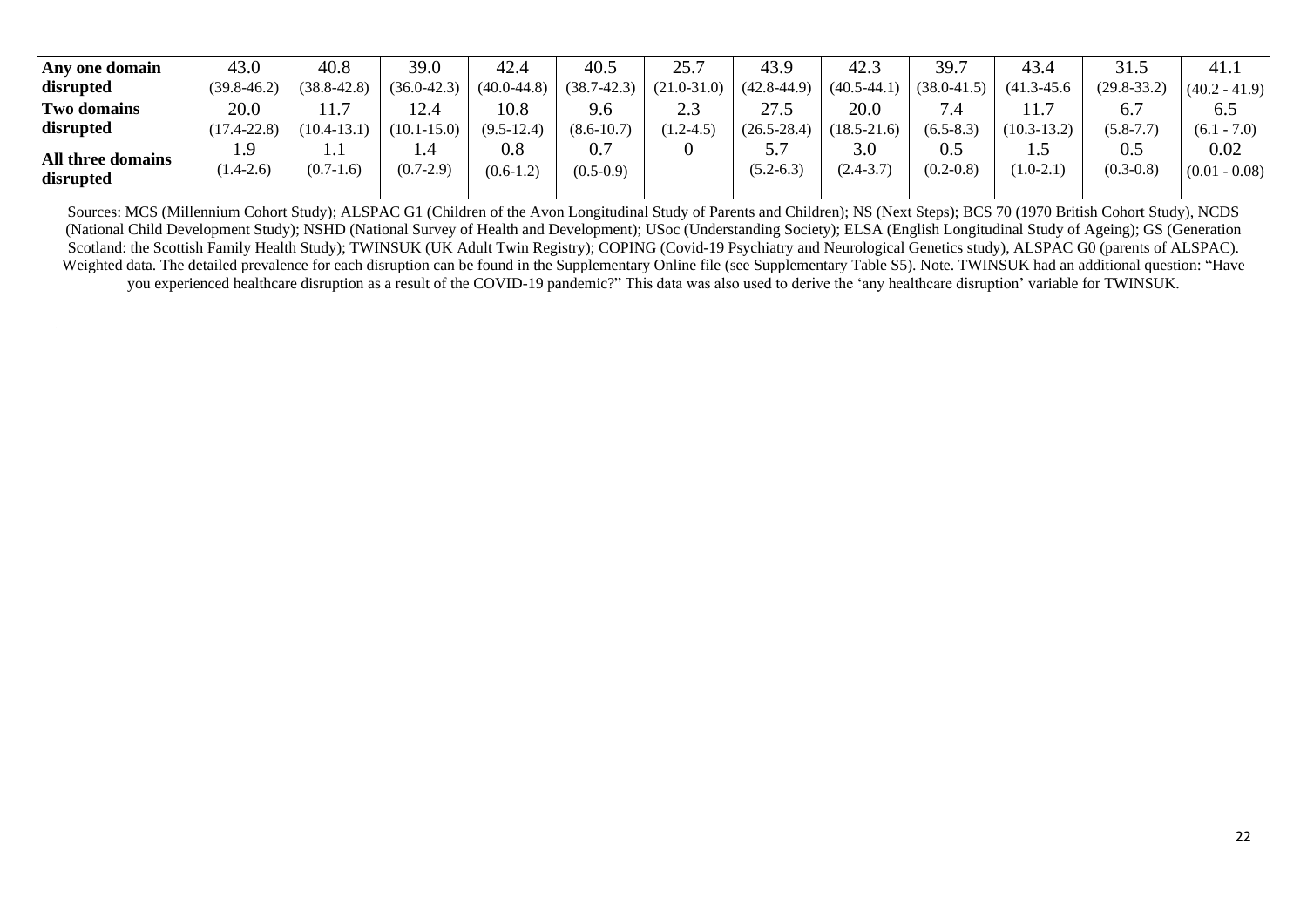|                                                               | Unadjusted       |                | Adjustment 1                   |         | Adjustment 2     |                  |  |
|---------------------------------------------------------------|------------------|----------------|--------------------------------|---------|------------------|------------------|--|
|                                                               | OR (95% CI)      | $\mathbf{I}^2$ | OR (95%CI)                     | $I^2$   | OR (95%CI)       | $\overline{I^2}$ |  |
| <b>Any Healthcare</b>                                         | 1.39(1.30, 1.48) | 67.7%          | 1.40(1.29, 1.51)               | 79.8%   | 1.30(1.20, 1.40) | 65.1%            |  |
| Prescription/medicati<br>on access                            | 1.53(1.39, 1.69) | 55.5%          | 1.52(1.37, 1.68)               | 56.7%   | 1.33(1.20, 1.49) | 52.3%            |  |
| Procedures or surgery                                         | 1.34(1.22, 1.46) | 42.0%          | 1.35(1.20, 1.52)               | 65.1%   | 1.24(1.09, 1.41) | 54.5%            |  |
| Appointments                                                  | 1.31(1.22, 1.41) | 65.1%          | 1.31(1.19, 1.44)               | 81.0%   | 1.24(1.14, 1.36) | 66.8%            |  |
|                                                               |                  |                |                                |         |                  |                  |  |
| <b>Any Economic</b>                                           | 1.09(1.03, 1.16) | 80.8%          | 1.05(0.97, 1.13)               | 87.7%   | 1.11(1.05, 1.16) | 60.5%            |  |
| Main economic<br>activity                                     | 1.06(0.99, 1.13) | 62.4%          | 1.03(0.96, 1.10)               | 60.8%   | 1.10(1.05, 1.15) | 0.0%             |  |
| Loss of employment                                            | 1.09(1.00, 1.19) | 58.7%          | 1.06(0.99, 1.15)               | 44.4%   | 1.13(1.06, 1.21) | 12.0%            |  |
| Loss of income                                                | 1.11(1.04, 1.20) | 81.3%          | 1.10(1.02, 1.19)               | 83.4%   | 1.12(1.06, 1.19) | 63.3%            |  |
| Change in working<br>hours/furlough                           | 1.07(1.00, 1.13) | 69.2%          | $\overline{1.01}$ (0.94, 1.08) | 74.0%   | 1.05(1.00, 1.09) | 18.7%            |  |
|                                                               |                  |                |                                |         |                  |                  |  |
| <b>Any Housing</b>                                            | 1.04(1.00, 1.07) | $16.0\%$       | 1.00(0.97, 1.03)               | $0.0\%$ | 1.01(0.97, 1.05) | $0.0\%$          |  |
| Loss of housing                                               | 1.12(1.06, 1.18) | 0.0%           | 1.05(0.99, 1.12)               | $0.0\%$ | 1.02(0.94, 1.10) | $0.0\%$          |  |
| Household<br>composition                                      | 1.04(1.00, 1.08) | 14.1%          | 1.00(0.96, 1.03)               | 0.0%    | 1.01(0.97, 1.05) | 0.0%             |  |
|                                                               |                  |                |                                |         |                  |                  |  |
| <b>Cumulative</b>                                             |                  |                |                                |         |                  |                  |  |
| 1 disruption vs none                                          | 1.12(1.06, 1.16) | 58.6%          | 1.09(1.03, 1.14)               | 68.4%   | 1.11(1.07, 1.16) | 32.1%            |  |
| 2+ disruptions vs<br>none                                     | 1.28(1.22, 1.34) | 40.6%          | 1.23(1.15, 1.31)               | 61.4%   | 1.25(1.18, 1.32) | 37.5%            |  |
| Adjustment $1 - 90e$ sex ethnicity education and $I K$ Nation |                  |                |                                |         |                  |                  |  |

*Table 3. Meta-analysed associations between standardised psychological distress and healthcare, economic and housing disruptions* 

stment 1= age, sex, ethnicity, education, and UK Nation

Adjustment 2= age, sex, ethnicity, education, and UK Nation, partnership status, presence of children, housing tenure, occupational class, prior chronic conditions, and physical disability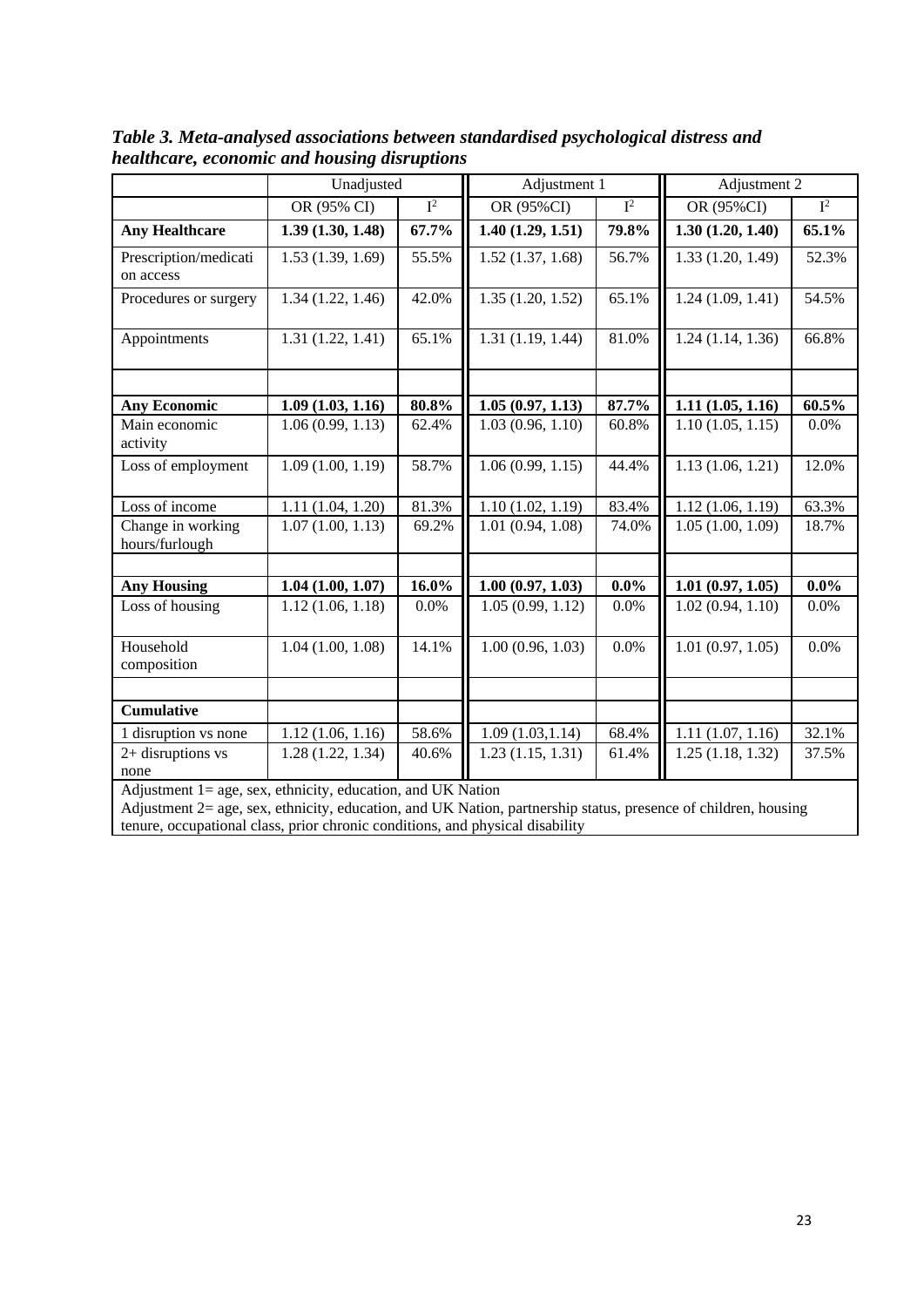

## **Figure 1. Odds Ratios between standardised psychological distress and each examined disruption.**

Models adjusted for age, sex, ethnicity, education, and UK Nation, partnership status, presence of children, housing tenure, occupational class, prior chronic conditions, and physical disability.